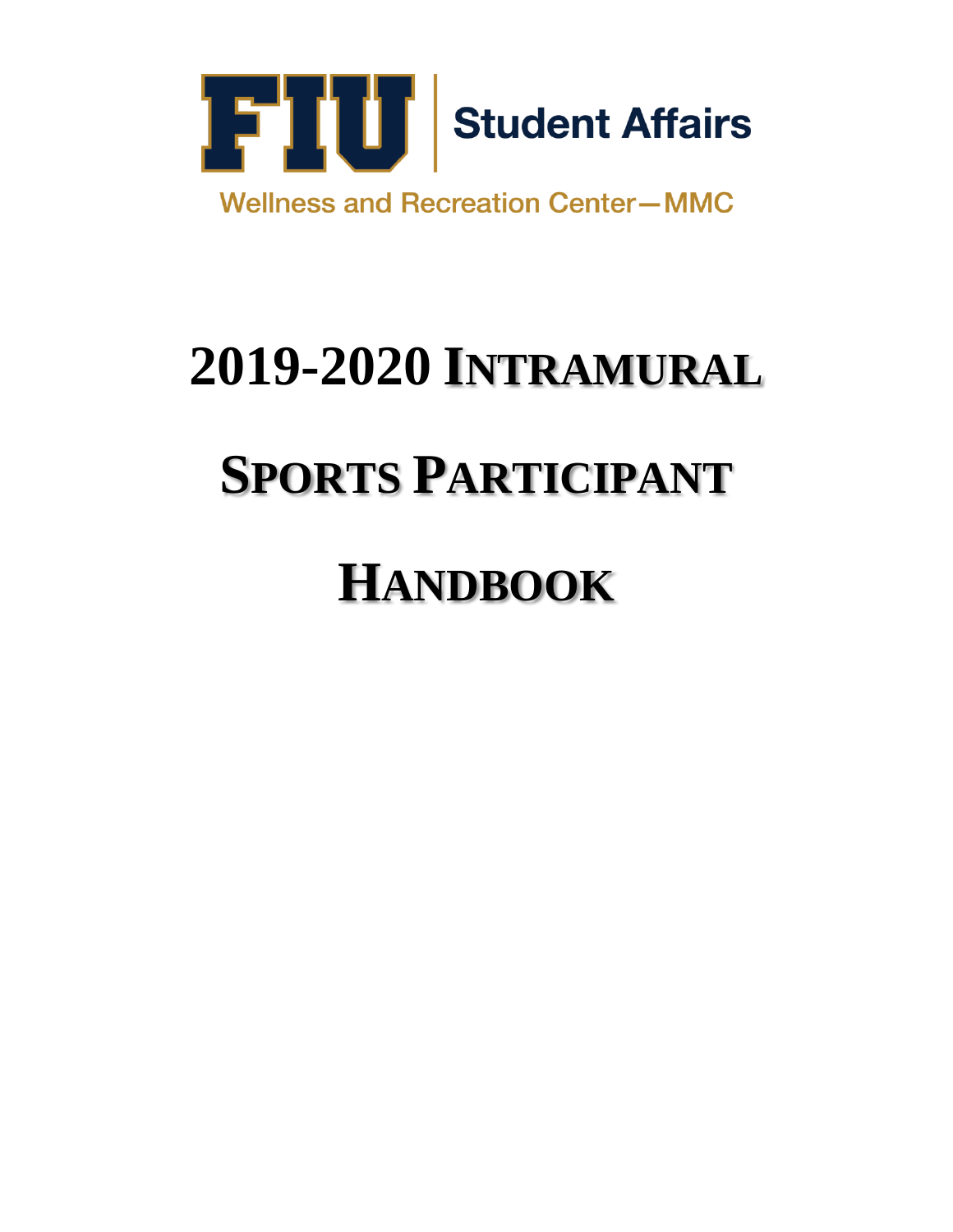## **TABLE OF CONTENTS**

| SECTION 11. LEAGUE STRUCTURES AND REQUIREMENTSPAGE 12   |  |
|---------------------------------------------------------|--|
|                                                         |  |
| SECTION 13. GAME CANCELLATIONS AND POSTPONEMENTSPAGE 13 |  |
|                                                         |  |
|                                                         |  |
|                                                         |  |
| SECTION 17. WEATHER POLICY                              |  |
|                                                         |  |
|                                                         |  |
|                                                         |  |
|                                                         |  |
|                                                         |  |

*Please note that new changes for the 2019-2020 year will appear inside a grey highlight.*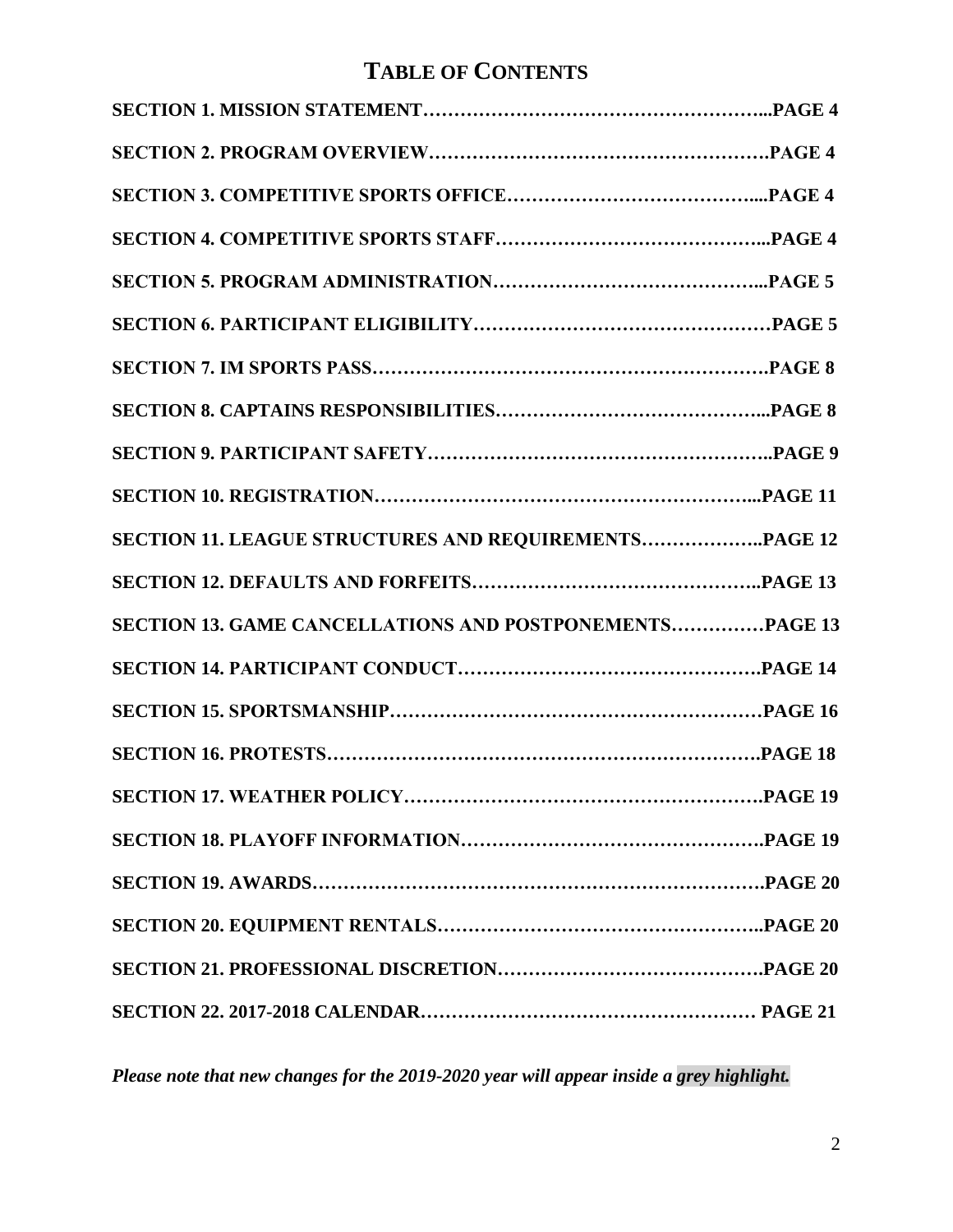#### *An Update on the IM SPORTS PASS*

For the 2019-2020 academic school year, the IM Sports program will *NO LONGER* require each individual participant on a team to purchase an IM Sports Pass. Registration will continue to be done on a team basis via IMLeagues.com.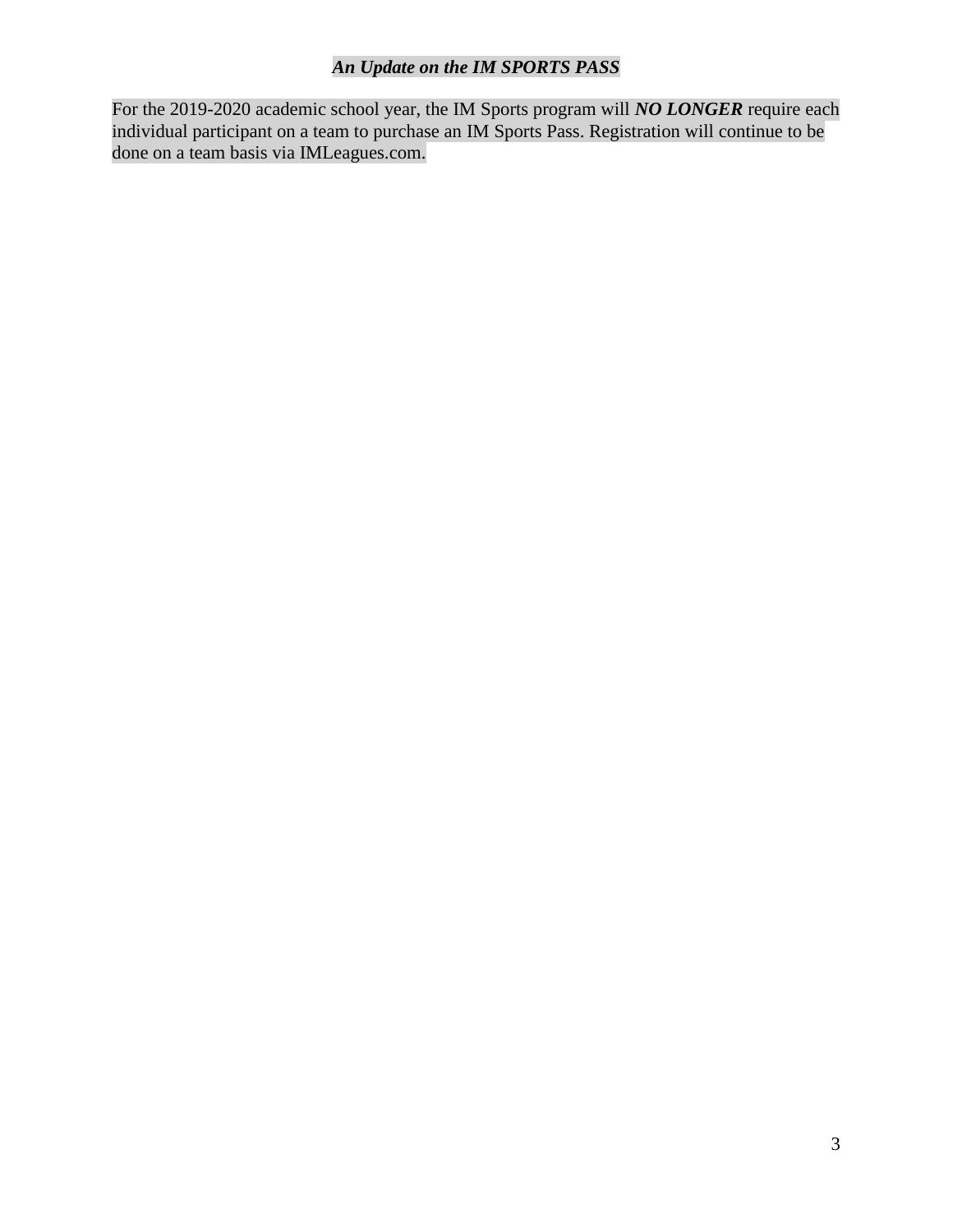#### **SECTION 1. MISSION STATEMENT**

In support of the mission of the University and the Division of Student Affairs, the Wellness and Recreation Center promotes active, healthy lifestyles for FIU's vibrant and diverse community through quality, inclusive participation opportunities, educational experiences, and support services.

#### **SECTION 2. PROGRAM OVERVIEW**

The Florida International University Intramural (IM) Sports program consists of a comprehensive and diverse offering of sports in a variety of seasonal league and tournament formats, designed to meet the recreational needs of the Florida International University community.

Through participation in IM Sports, individuals are encouraged to enjoy sports, reduce stress, keep physically fit, meet people, and have fun! IM Sports emphasizes and acknowledges values such as sportsmanship, leadership, and teamwork. Oversight of IM Sports is the responsibility of the Competitive Sports Administrative Staff assigned to each contest.

## **SECTION 3. COMPETITIVE SPORTS OFFICE**

**Office Hours:** Monday-Thursday 12:00PM – 5:00PM

**Office Phone:** 305-348-1054

**Web Page:** [http://studentaffairs.fiu.edu/health-and-fitness/recreation/mmc/intramural](http://studentaffairs.fiu.edu/health-and-fitness/recreation/mmc/intramural-sports/index.php)[sports/index.php](http://studentaffairs.fiu.edu/health-and-fitness/recreation/mmc/intramural-sports/index.php)

## **SECTION 4. COMPETITIVE SPORTS STAFF**

**ARTICLE 1. Professional Staff**

**Assistant Director, Competitive Sports & Student Development** Patricia Suarez Email: [patsuare@fiu.edu](mailto:patsuare@fiu.edu) Phone: 305-348-1054

**Coordinator, Competitive Sports** Thomas Giles Email: [thgiles@fiu.edu](mailto:thgiles@fiu.edu) Phone: 305-348-6835

#### **ARTICLE 2. Athletic Training Staff**

**Athletic Trainer Athletic Trainer** Shane Vaughan Email: [svaughan@fiu.edu](mailto:svaughan@fiu.edu)

**Graduate Assistant, Competitive Sports** Nevena Stojakovic Email: [nstoj001@fiu.edu](mailto:nstoj001@fiu.edu)

**Program Assistant, Competitive Sports** Erykah Cooper Email: ecoop022@fiu.edu

Nikki Harris Email: [nstallwo@fiu.edu](mailto:nstallwo@fiu.edu)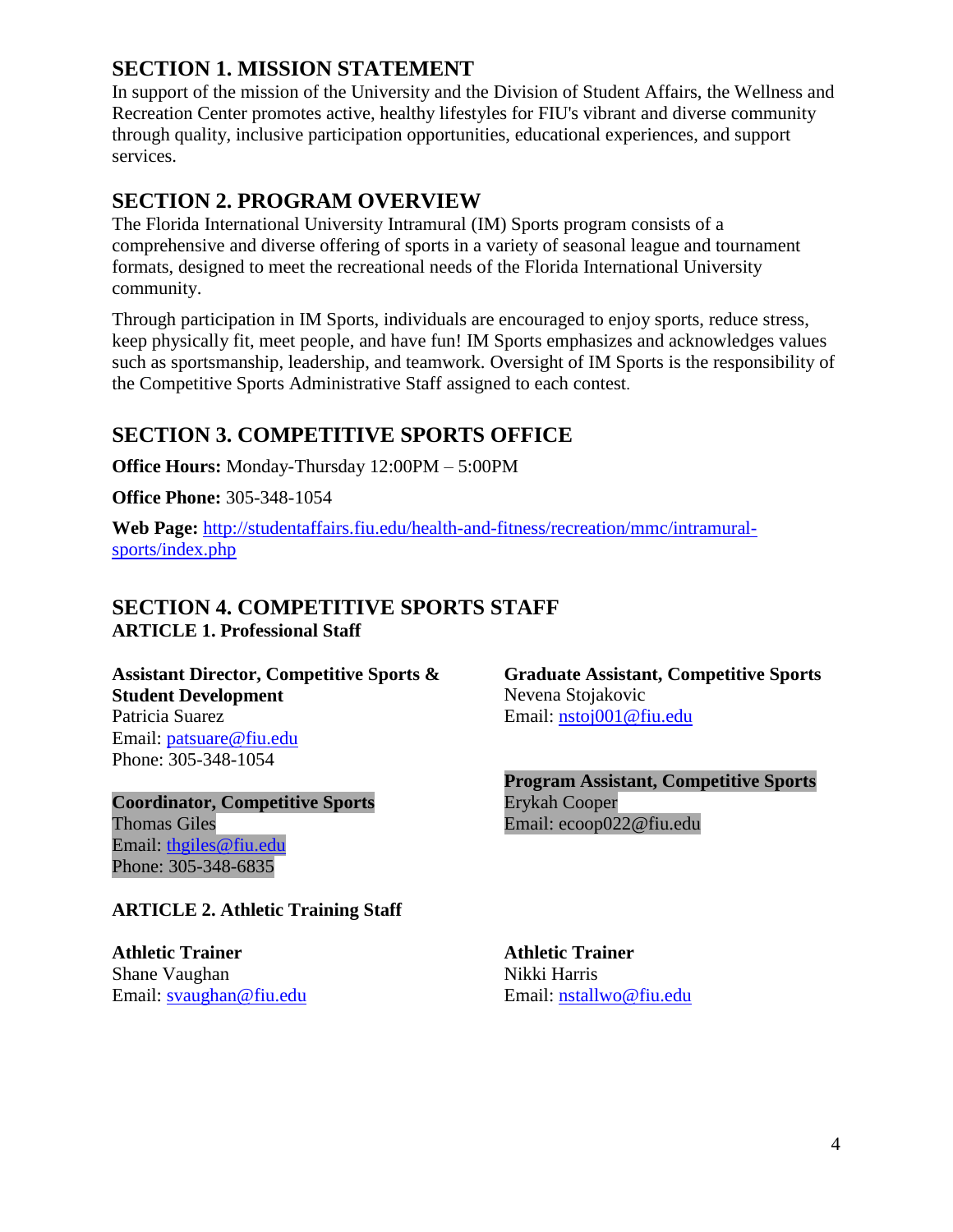## **SECTION 5. PROGRAM ADMINISTRATION**

#### **ARTICLE 1. Professional Staff**

The Competitive Sports Assistant Director, Coordinator, and Graduate Assistant shall be responsible for the proper conduct of the FIU IM Sports program. The student staff of supervisors and officials shall function with the Competitive Sports Coordinator and Graduate Assistant in the organization and administration of the IM Sports program.

#### **ARTICLE 2. Athletic Training Staff**

In collaboration with Athletic Training Services, the Competitive Sports program offers Athletic Trainers at all high contact IM Sports activities. The Athletic Trainers also provide services in the Athletic Training Clinic located in the FIU Wellness and Recreation Center. Athletic trainers are available to provide:

- Pre-game wrapping
- First Aid and assessment of injuries sustained during activities
- Assessments and other services during clinic hours

## **SECTION 6. PARTICIPANT ELIGIBILITY**

#### **ARTICLE 1. Students**

All students currently enrolled in at least one (1) credit hour at any FIU campus shall be eligible for IM Sports participation. During the summer semesters, if a student was enrolled in a fee paying class at any FIU campus in the previous spring semester and will be enrolled in a fee paying class at any FIU campus in the upcoming fall semester, they may be eligible for IM Sports participation.

#### **ARTICLE 2. Faculty & Staff**

All FIU faculty and staff are eligible to participate in IM Sports provided they purchase a Wellness and Recreation Center Membership or IM Sports Pass. Any non FIU student or non-full time faculty or staff members WILL NOT be eligible to participate in IM Sports.

#### **ARTICLE 3. Professional Athletes**

Past or present professional athletes may not participate in their respective or related intramural sport, activity, or event. A professional athlete is defined as a person who has been paid to participate in a sport, under contract with a professional team, included on a professional team roster, practiced with a professional team, and/or compensated for trying out for a team.

#### **ARTICLE 4. Current/Former Varsity Athletes**

- I. Any current or former member of an intercollegiate varsity sport is ineligible for IM Sports participation in that sport or similar sport and will remain so until 365 days have elapsed from his/her removal from the official university's team roster.
- II. Intercollegiate athletes may participate in IM Sports programs other than their sport or related sport.

#### **ARTICLE 5. Sport Club Athlete Rule**

Sport Club athletes are eligible to participate in IM Sports related to their sport club; however, the team composition may not exceed two (2) sport club athletes for their sport or related sport.

| <b>Varsity/Professional Sport &amp; Clubs</b> | <b>Intramural Sport</b>               |
|-----------------------------------------------|---------------------------------------|
| Football                                      | 7v7 Flag Football & 4v4 Flag Football |
| <b>Basketball</b>                             | 5v5 Basketball & 3v3 Basketball       |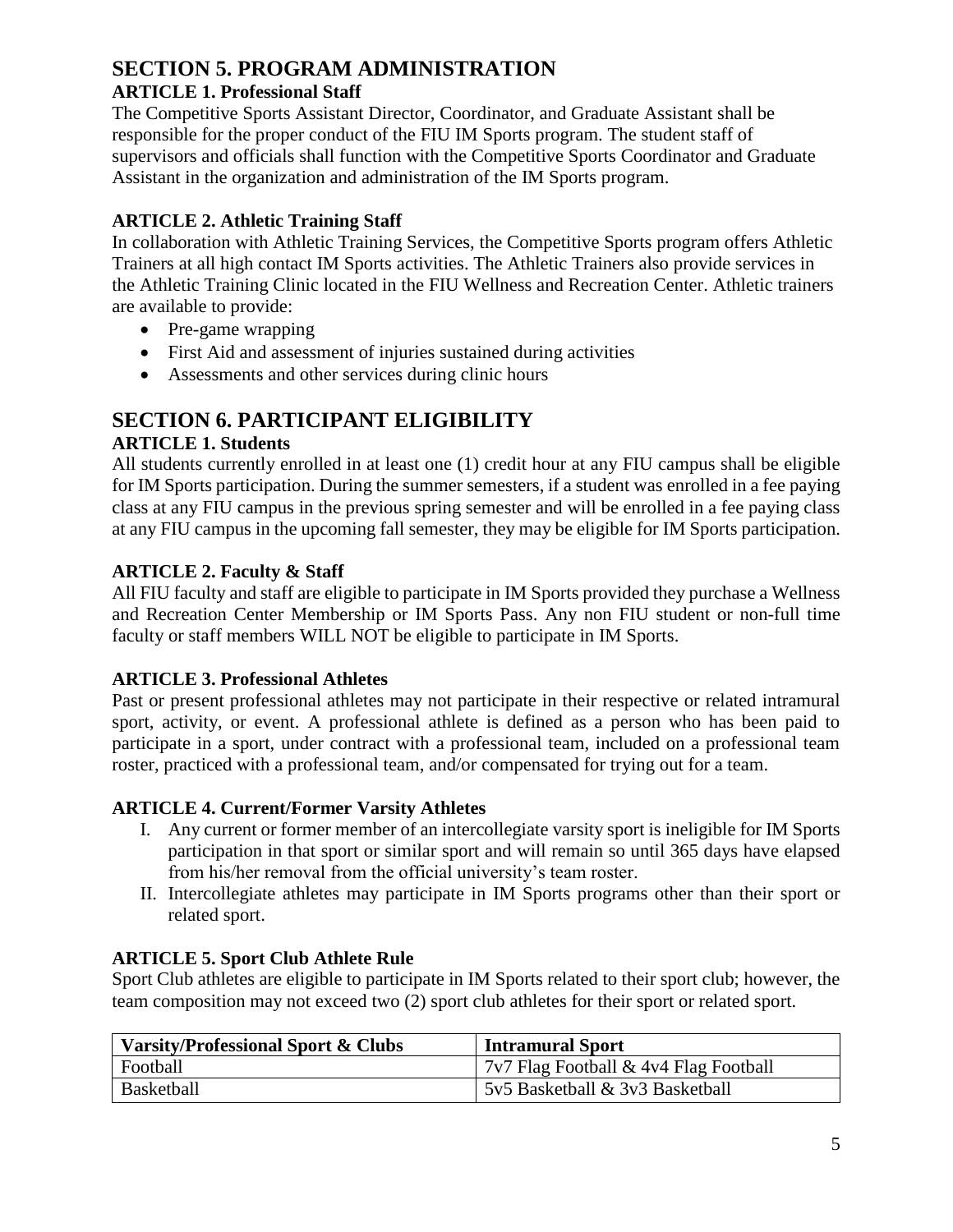| Soccer     | $17v7$ Soccer & 11v11 Soccer, 3v3 Soccer & |
|------------|--------------------------------------------|
|            | Futsal                                     |
| Volleyball | Volleyball & Sand Volleyball               |

#### **ARTICLE 6. Number of Teams**

Participants may only participate on one (1) men's/women's team AND on one (1) Co-Rec team per sport.

 *Exception: Individuals who play on an IFC or Sorority team are eligible to play on a team within their respective Greek division as well as ONE (1) additional team in a Mens/Womens division.*

#### **ARTICLE 7. Team Composition**

IM Sports competition is divided into several divisions: Men's, Fraternity, Women's, Sorority, Co-Rec, and Open. In the event that a Men's and Women's division are not offered, the league will be considered Open with no gender restrictions.

- Men's: Only those individuals identifying as male may play on teams in this division.
- Women's: Only those identifying as female may participate on teams in this division.
- Open: Any number of people may participate on teams in this division with no restrictions or rules variations from men's or women's divisions.
- Co-Rec: Team roster compositions must include a number of those who identify as male and those who identify as female, with specific rules when it comes to play.
- Fraternity: Only IFC organizations are eligible to play in this league.
- Sorority: Only organizations who are sororities are eligible to play in this league.

FIU Intramural Sports supports NIRSA's position related to transgender individuals' participation, which supports transgender participants to play based on their expressed gender identity. For more information, contact the Competitive Sports Coordinator prior to participation.

#### **ARTICLE 8. Team Roster**

- It is the responsibility of the team captain to ensure each member of their team is eligible. Any questionable case should be brought to the Competitive Sports Coordinator or Graduate Assistant so an official ruling can be made prior to the individual's participation.
- All participants must be listed on an official team roster prior to their participation in any IM Sports activity. All player additions must be completed in one of the following ways:
	- Participants may be added to the team roster on IMLeagues by the team captain.
	- Participants may be added to rosters at the activity site prior to or during any regular season game.
- All participants must personally sign the Release Waiver prior to being eligible to play.
- Team Rosters will be frozen and players will no longer be able to be added to team rosters by the completion of a team's last regular season game.
- A participant is not permitted to transfer from one team to another after participating in one scheduled game without authorization from the Competitive Sports Coordinator. Participation counts as signing in to play for a team.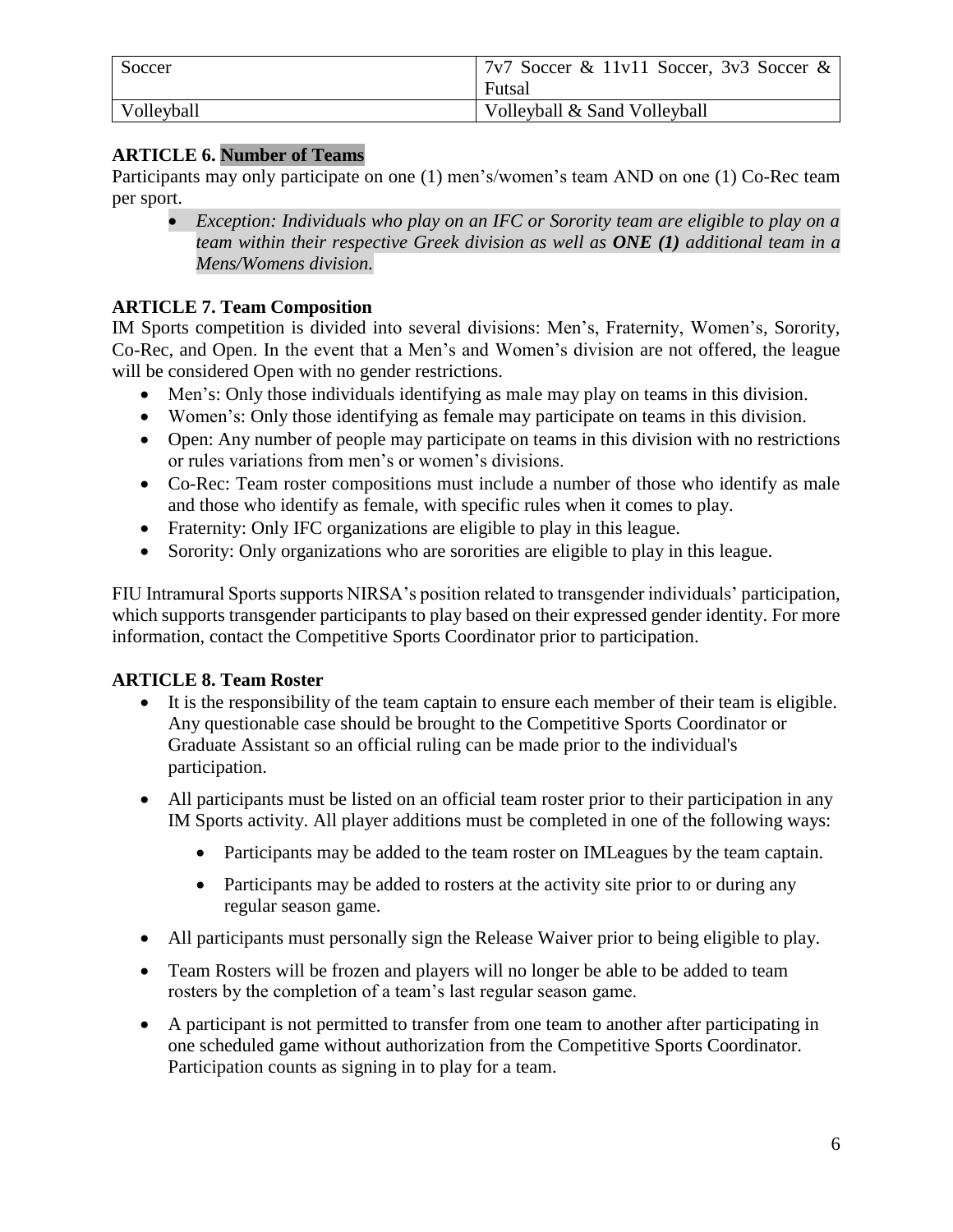#### **ARTICLE 9. Player Identification**

Prior to participation, all participants must show a Competitive Sports Supervisor a valid form of photo ID. A valid form of photo ID includes:

- FIU Panther ID Card
- Any government issued photo ID (i.e., driver's license, passport, military ID)
- Web Log-In to FIU Mobile App- Note: Cannot be used as a form of ID to be added to a team roster. To be used as a valid form of ID, the participant must already be present on the team roster.

If either the name or picture is not legible by the Competitive Sports Supervisor, a second form of photo identification will be required. If neither the name nor the picture is legible, the ID will not be accepted, and that participant will not be permitted to participate.

Misuse of identification (transferring, lending, borrowing, or altering) is a violation of the student code of conduct and will result in ejection from the contest in addition to judicial referral. Names which appear on the team roster should match or closely match that of the name on the participant's government-issued photo ID. In the event the ID does not match the participant using it, Competitive Sports Supervisors may confiscate the ID and the participant will be suspended from all IM Sports participation, and referred to the Office of Student Conduct and Conflict Resolution.

#### **ARTICLE 10. Illegal Participation**

- If a team uses an ineligible player in league play, all games or contests in which the ineligible individual participated will be forfeited to the opponent(s), regardless of the outcome.
- If a participant who is eligible to participate in IM Sports plays without checking in with the Competitive Sports Supervisor prior to participation, whether they are on the team roster or not, will result in a technical foul/unsportsmanlike conduct penalty/yellow card.
- The ineligible player may be suspended from IM Sports participation.
- During playoffs, teams will be disqualified from the playoffs if an ineligible player is used.
- Captains that believe the opposing team has an ineligible player(s) may file a formal protest (See SECTION 16. PROTESTS).

#### **ARTICLE 11. Coaches and Non-Players**

- Only players who are on the team roster are permitted to be in the team areas.
- $\bullet$  Each team may have one (1) coach. The coach must:
	- a. meet all Player Eligibility guidelines
		- b. be added to the team's roster
- Coaches must sign in with the Competitive Sports Supervisor prior to participation.
- Non-players/Spectators must remain in areas designated for non-players and spectators. All non-players must adhere to WRC Facility policies.

NOTE: Some areas have a limited seating capacity. Once the areas designated for non-players have reached capacity, entry for non-players will be suspended until there is space to allow entry.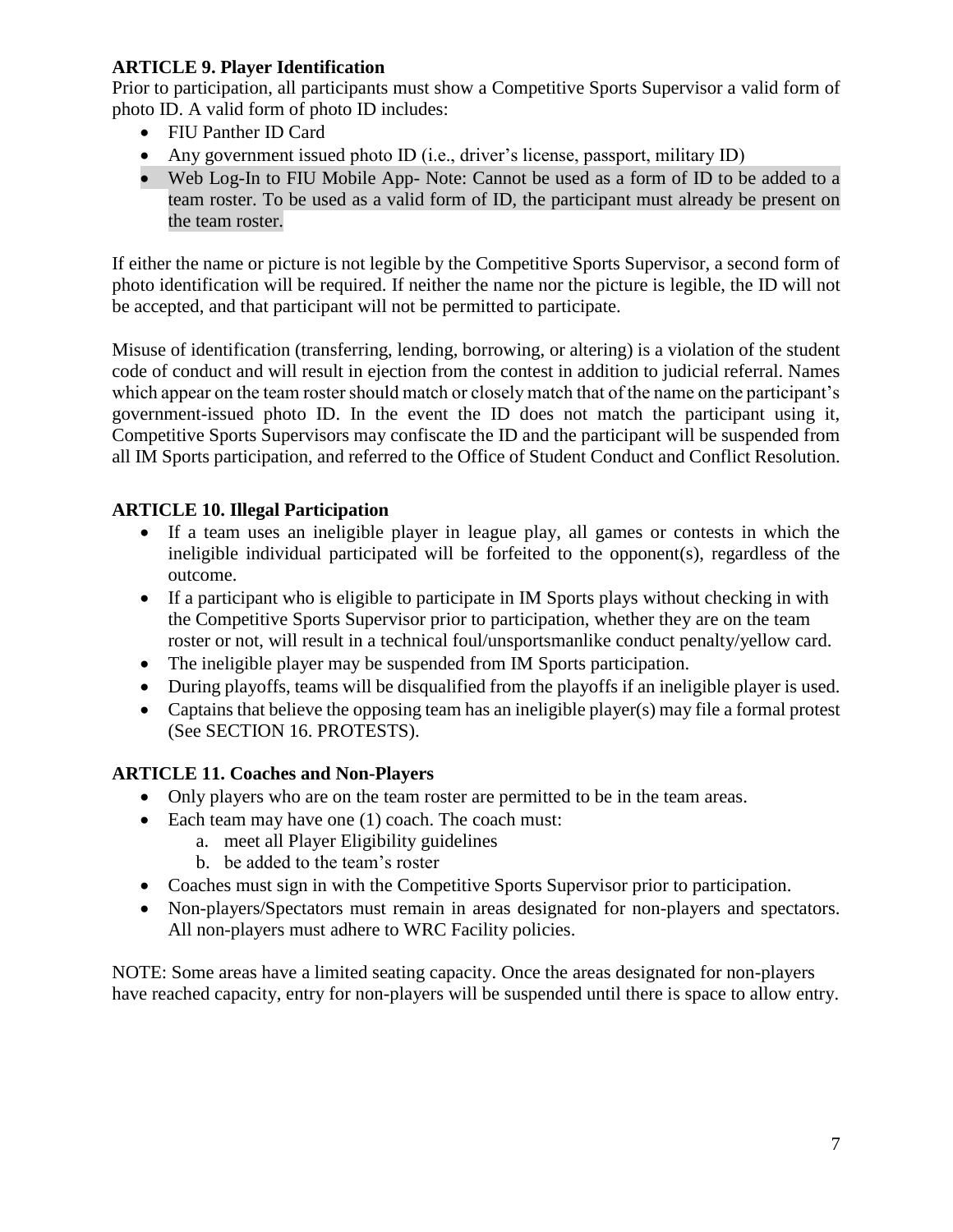#### **SECTION 7. IM SPORTS PASS & FEES**

#### **ARTICLE 1. Faculty & Staff IM Sports Pass**

#### **Sport Pass:** \$20

Allows faculty/staff to play in the sport for which the pass is purchased for.

#### **Semester Pass:** \$30

Allows faculty/staff to play in all sports offered in the semester for which the pass is purchased for.

#### **Year Pass:** \$50

Allows faculty/staff to play in all sports offered throughout the year as defined by fall and spring semester.

#### **ARTICLE 2. REINSTATEMENT FEE**

Should a team be disqualified from an IM Sports league due to forfeitures not related to sportsmanship (i.e., a team does not have enough players at game time), the team has the option of paying a Reinstatement Fee to stay in the league and/or qualify for the playoff bracket (competitive league teams only). The Reinstatement Fee is **\$25 per team** and must be paid in the WRC with a debit/credit card by the posted deadline.

## **SECTION 8. CAPTAIN'S RESPONSIBILITIES**

#### **ARTICLE 1. Team Captain**

When registering for a team sport, a captain must be designated. This person will be the main contact between the Competitive Sports Office and the team. The team captain is a vital link between the individuals participating in a sport and the Competitive Sports Office and Staff. For this reason, any person assuming the role of a team captain has a number of responsibilities he or she is obligated to. The captain is responsible for:

- Promoting and developing good sportsmanship among teammates and fans before, during, and after all IM Sports contests.
- Completing the captain's quiz.
- Ensuring that all team members are eligible for participation.
- Adding players to their roster on the IMLeagues.com site.
- Knowing deadline dates, the rules governing the sport, as well as being familiar with the IM Sports Participant Handbook.
- Regularly checking e-mail messages and the IMLeagues.com site announcements for pertinent information.
- Keeping the team informed as to the rules, game site, time, opponent, and other pertinent game information.
- Submitting protests, if necessary.
- Assisting the IM Staff with an ejected teammate and referring that teammate to the Competitive Sports Coordinator after the incident. Should the original captain be ejected from the game, a new captain will be designated by the on-site officials and/or supervisors. This designee will then assume all captain responsibilities.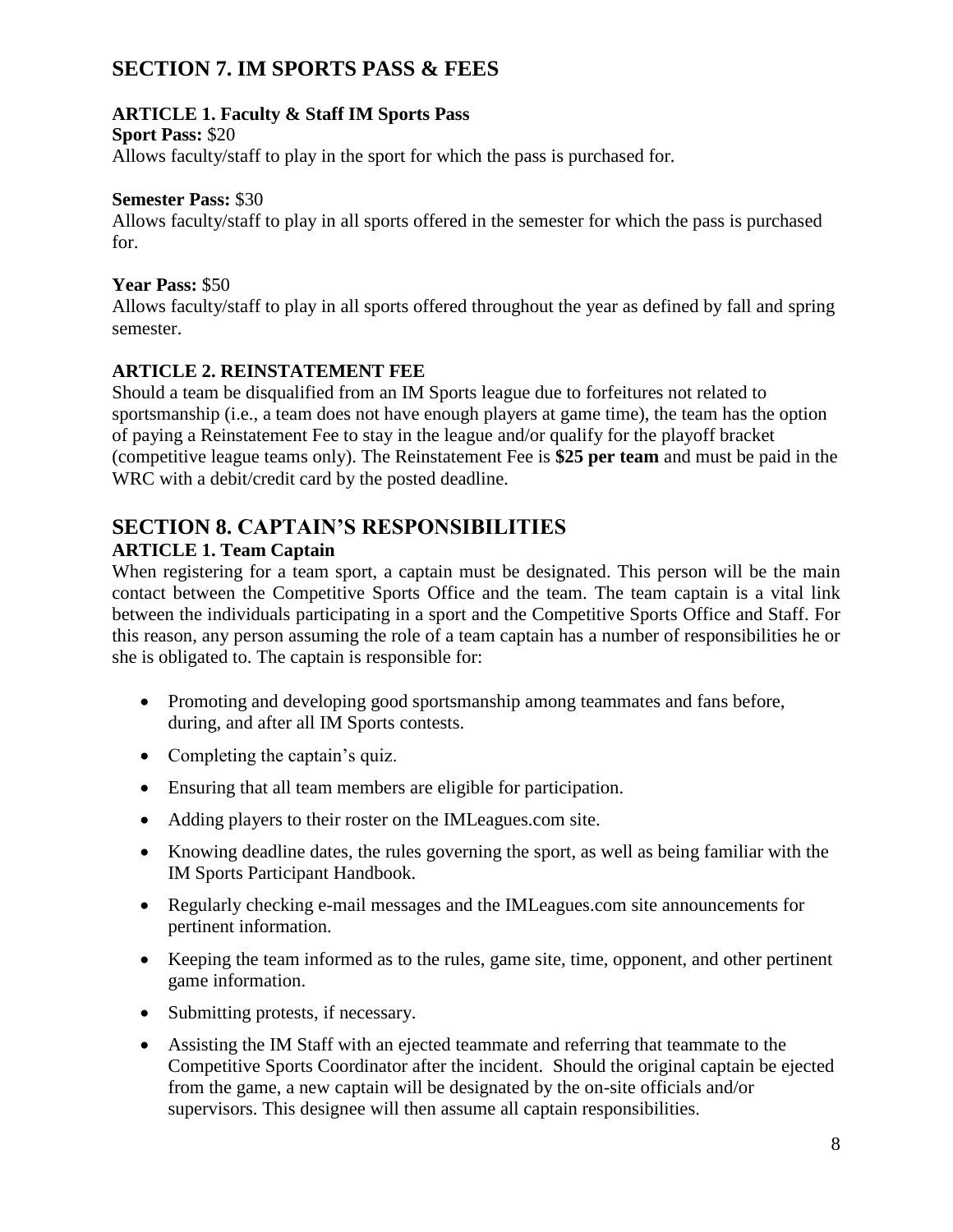#### **ARTICLE 2. Captain's Quizzes**

Prior to the designated deadline, team captain's must take and pass with a score of 100% the Captain's Quiz for each sport they are a captain for. Knowledge of important information, rules, and policies will be tested on this quiz. Answers to the quiz may be found in the IM Sports Handbook and the respective sport's rules. Only the captain is eligible to take the quiz, and the captain is expected to communicate the information on the quiz to their teammates. **Teams of captains who do not complete the designated quiz will not be scheduled for their respective league.**

#### **ARTICLE 3. Rules and Eligibility Protests**

All protests must be filed at the time of the incident in question by the team captain. Sports may have a specific set of rules regarding when a protest may be filed (See SECTION 16: PROTESTS).

## **SECTION 9. PARTICIPANT SAFETY**

#### **ARTICLE 1. Assumption of Risk**

- I. Participation in all IM Sports activities is voluntary. The health of individuals participating in IM Sports is their own responsibility. Physical examinations and physician's approval are not required in order to participate; however, it is strongly suggested that participants be aware of their own limitations. Florida International University and the Wellness and Recreation Center will not be held liable for injuries sustained by individuals participating in IM Sports.
- II. All participants of IM Sports must either create an account through the IMLeagues website and accept the terms and conditions before they participate in any activity or sign the Release Waiver form at the game site prior to their participation in an IM Sports activity.
- III. Participants are advised to have proper medical coverage and accident insurance before participating.
- IV. IM Sports will provide a certified Athletic Trainer at supervised high contact IM Sports activities. They will provide basic taping service, respond to and assess athletic injuries, and liaise with Public Safety personnel in emergency situations.

#### **ARTICLE 2. Illegal Equipment**

The following items are prohibited in all intramural activities:

- Earrings with hoops
- Casts
- Combat boots, five-fingered shoes, open-toed shoes, metal cleats
- Participating without footwear (exception: sand volleyball)
- Ridged or pointed jewelry which, in the opinion of the Competitive Sports Staff, may cause harm to any participant

Jewelry (rings, necklaces, ankle bracelets, watches, fitness trackers, non-hoop earrings, rubber bands, etc) which is not prohibited by the above rules may be worn in activities which do not contain frequent contact with opponents or teammates. Sports that do not contain frequent contact with opponents or teammates include: sand volleyball, volleyball, dodgeball, and kickball.

In activities which involve frequent contact with opponents or teammates, jewelry is prohibited. Participants may be assessed a penalty and will be removed from the contest at any point if jewelry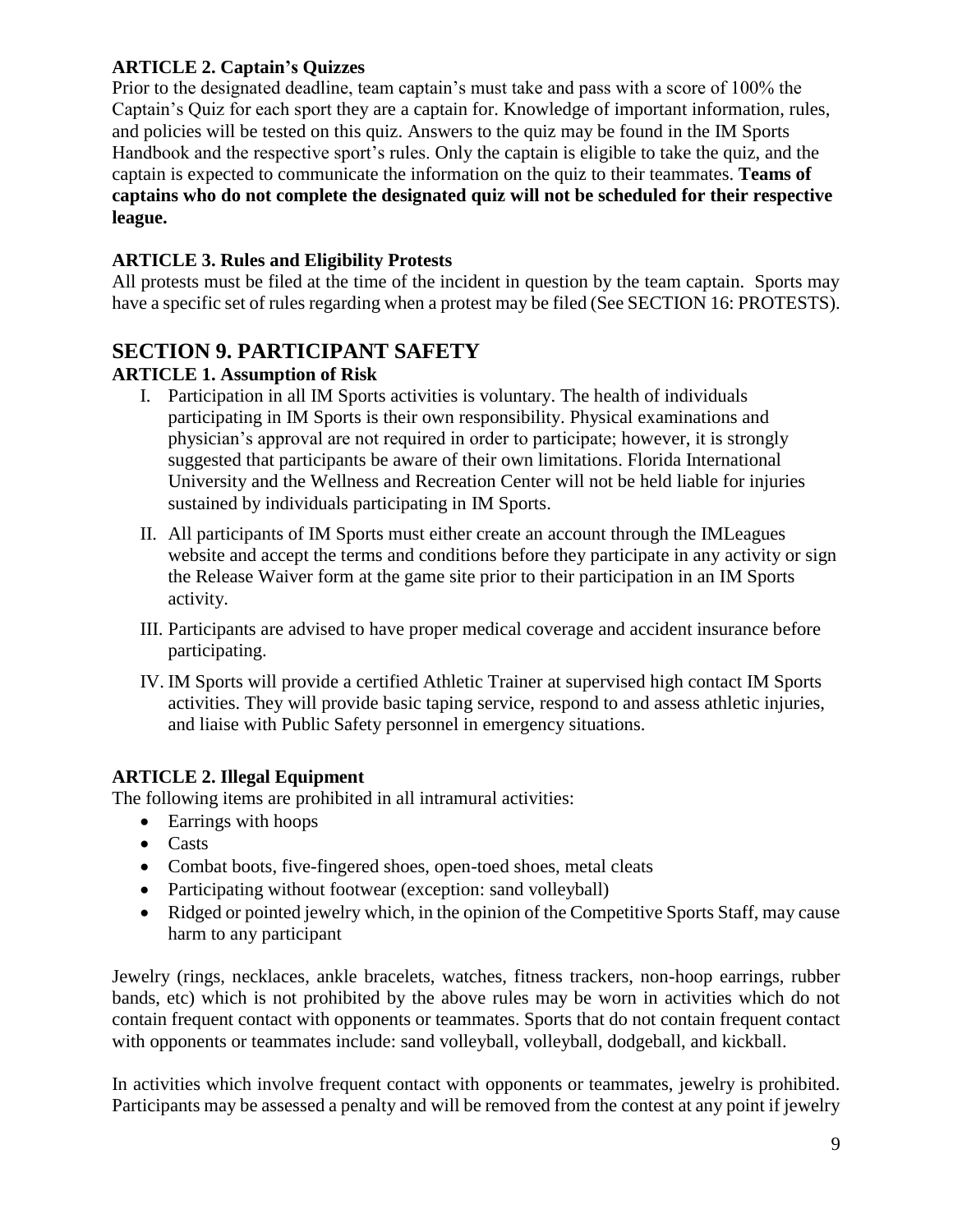is discovered and will be allowed to return once the jewelry is removed. Sports that involve frequent contact include but are not limited to flag football, soccer, and basketball.

Religious medallions and medical alert bracelets may be worn in any activity and may display proper information. Religious medallions worn during frequent contact sports must be covered. Knee braces are permitted with approved protective covers.

It is up to the discretion of the Competitive Sports Staff member to deem jewelry either legal or illegal for play. Jewelry that is deemed illegal must be removed in order to participate.

#### **ARTICLE 3. Blood Policy**

Participants who are bleeding, have an open wound, or have blood on their uniforms will be directed to leave the game. The injured player may not return to the game until the bleeding has stopped, the open wound is covered, and the bloody uniform is changed or cleaned. The game may resume without the injured player at the discretion of the Competitive Sports Staff.

## **ARTICLE 4. Concussion**

#### **CONCUSSION DEFINITION:**

A concussion results from traumatic biomechanical forces inducing a pathophysiological series of events within the brain. These events result in the rapid onset of various cognitive impairments and will resolve spontaneously. Loss of consciousness (LOC) may result but is not necessary for a concussion to exist.

#### **PURPOSE:**

To set forth a standardized protocol for the management of and the requirements for return to participation in regards to concussions or brain injuries, raise awareness of concussion symptoms so that there is an increase in participants reporting symptoms to a healthcare professional, increase participants healthcare access when suffering from concussion or brain injuries, and to therefore eliminate the chance for second impact syndrome and decrease, not necessarily eliminate, the likelihood of chronic traumatic encephalopathy (CTE) in the participants' future. All FIU WRC-MMC staff and participants will be made aware of the ATS Concussion Management Plan. All staff will be educated about the plan, concussion signs and symptoms, and consequence severity when the plan is ignored or by-passed. Prior to participation, participants will be made aware of the plan and will abide by the plan including reporting symptoms to ATS, as well as having received any educational materials regarding concussion awareness and policy.

#### **CONCUSSION MANAGEMENT POLICY:**

The NATA position statement, NCAA Manual for Sports Medicine, and previously enacted FIU Athletic Department and their review of the medical literature are the basis of recommendations for this policy. If a concussion is suspected by the athletic trainer, IM Sport Supervisors, or officials, or the participant reports signs and symptoms of a concussion the participant will be removed from competition immediately until an evaluation for concussion. The participant will be evaluated by the athletic trainer and assessed for presence of a concussion. If a concussion is diagnosed the participant will be removed for the remainder of the day. The participant and/or caretaker will be provided with a take home guide to concussions discussing the general overview of a concussion, dos and don'ts, signs and symptoms, when to seek advanced emergency medical help. In the event there is concern over the physical or mental well-being of the participant they will be referred to a neurologist.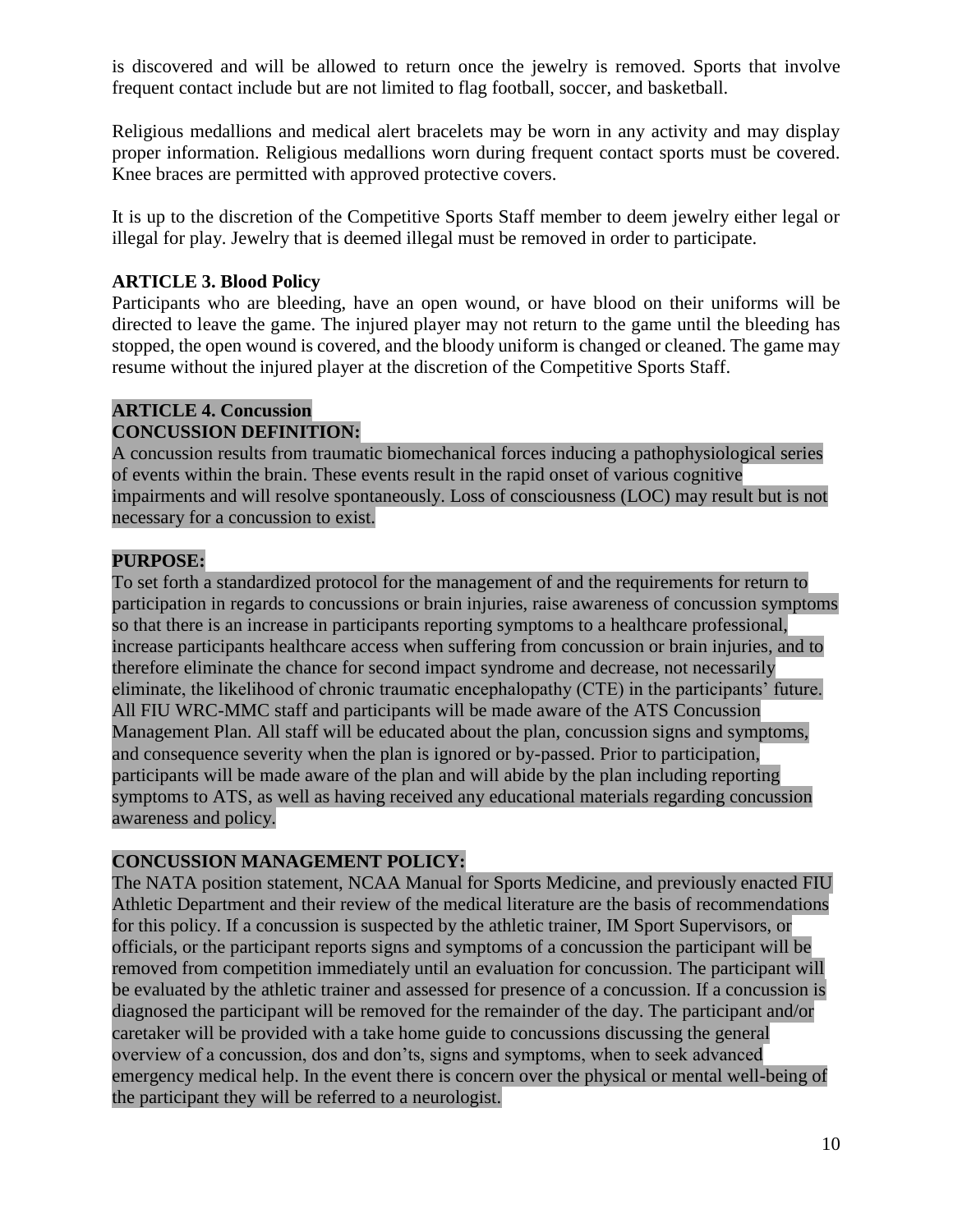Any player who exhibits signs, symptoms, or behaviors consistent with a concussion shall be immediately removed from the practice or game and shall not return to play until cleared by an appropriate healthcare professional. Signs and symptoms of a concussion include:

- Headache or a feeling of pressure in the head
- Temporary loss of consciousness
- Confusion or loss of memory surrounding the incident
- Fatigue, nausea or vomiting
- Irritability and other personality changes
- Dizziness or ringing of the ears

#### **ARTICLE 5. Unauthorized Items**

- I. Bicycles are not allowed in any WRC Facility. Bicycles must be secured on bike racks located outside of WRC Facilities.
- II. Skateboards, scooters, hoverboards are all not allowed on the WRC basketball courts or on the WRC Turf Fields.
- III. Pets are not allowed in any WRC Facility.
- IV. Emotional Support Animals are not allowed in any WRC Facility.
- V. Service Animals will be allowed in any WRC Facility.

#### **SECTION 10. TEAM REGISTRATION**

#### **ARTICLE 1. Online Registration**

Registration for all IM Sports will be completed through the IMLeagues.com site. Captains must register their team(s) on the IMLeagues.com site and meet all requirements during the allotted registration period.

#### **ARTICLE 2. Confirming Your Team in the League**

A team will not be approved and placed on the schedule until:

- 1. It has the minimum number of players who have purchased an IM Sports Pass on the roster required to play in a game (this number varies by sport), AND
- 2. The team captain has taken and passed the Captain's Quiz with a score of 100%.

Once these two items have been completed, a team will be marked Approved on IMLeagues and is ready to be scheduled.

| Sport               | Minimum Number Required on Roster |
|---------------------|-----------------------------------|
| 7v7 Flag Football   |                                   |
| 4v4 Flag Football   | 3                                 |
| Futsal              | 3                                 |
| 7v7 Soccer          | 5                                 |
| 3v3 Soccer          |                                   |
| 11v11 Soccer        | 8                                 |
| Kickball            | 6                                 |
| 2v2 Sand Volleyball |                                   |
| 4v4 Sand Volleyball | 3                                 |
| Volleyball          |                                   |
| 3v3 Basketball      | ↑                                 |
| 5v5 Basketball      |                                   |
| Dodgeball           |                                   |

#### **ARTICLE 3. Free Agency**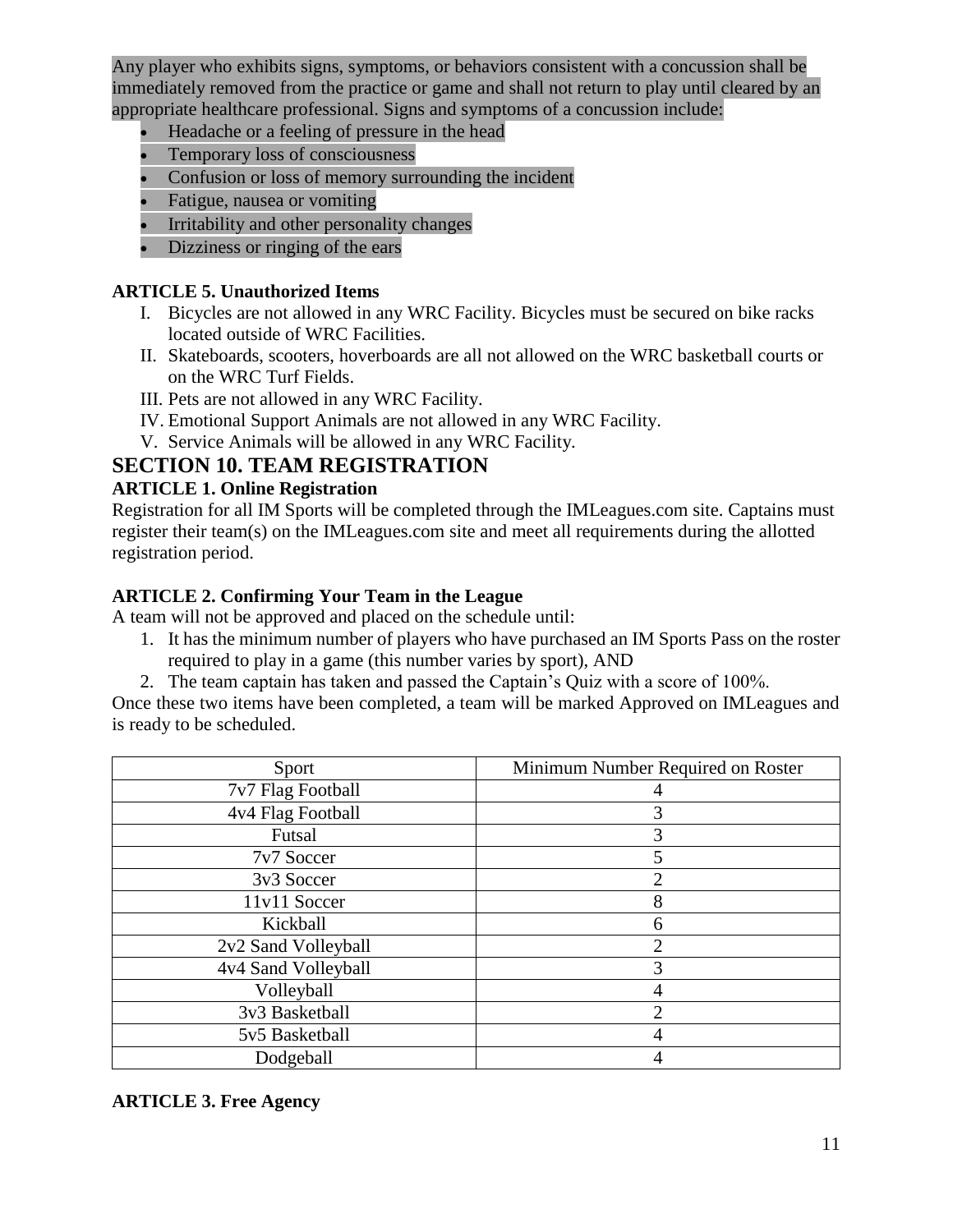Those individuals wishing to participate in a team sport and who do not know enough people to form their own team are considered Free Agents. IM Sports offers some opportunities for Free Agents to be placed on a team:

- 1. Free Agents are recommended to go to the IMLeagues.com site and create an account. On IMLeagues.com, Free Agents are able to indicate that they are a Free Agent looking to be picked up by a team. Team Captain's with a team registered can see this and can add the Free Agent(s) to their team roster. Additionally, teams are able to indicate on IMLeagues.com that they are looking for Free Agents. Free Agents are able to see this and request to be added to their team roster.
- 2. Prior to the start of each sport, IM Sports will host Free Agent Meetings in which Free Agents go through a selection process to be placed on a team roster. IM Sports cannot guarantee placement.

#### **ARTICLE 4. Waitlist**

Teams that do not meet the minimum number of participants on their roster or who do not have the Captain's Quiz completed or create their team after the registration deadline are not guaranteed a place in the league or tournament. Those teams will be required to register on the online "Waiting List" for that sport. Teams will be given priority based upon the order in which team rosters and Captain's Quizzes are completed.

## **SECTION 11. LEAGUE STRUCTURES AND REQUIREMENTS**

#### **ARTICLE 1. League Information**

- I. Leagues are scheduled in a regular season format followed by a playoff tournament.
- II. The regular season length varies by sport but consists of either a total of three (3) games played once a week over a course of three (3) weeks or a total of five (5) games played once a week over a course of five (5) weeks. Games during the regular season will typically be played on the same designated day.
- III. The playoff tournament will be played in a single elimination format. IM Sports cannot guarantee teams will play on the same designated day as the regular season during the playoff tournament. Additionally, teams are not guaranteed entry.
- IV. Teams are allowed into the playoffs provided:
	- a. their Sportsmanship Grade is at or above a 2.5, and
	- b. they did not forfeit 2 of their regular season games
- V. If a team forfeits 2 regular season games and wishes to participate in the playoff tournament, they may pay a Reinstatement Fee of \$25.
	- *a. NOTE: The Reinstatement Fee is not available for teams who do not meet the Sportsmanship Grade requirement.*

#### **ARTICLE 2. Tournaments and Special Events**

Participation in Tournaments and Special Events are open to all participants who meet the eligibility requirements (See SECTION 6. Participant Eligibility). Tournaments and Special Events are typically run on one (1) day during the week or weekend.

#### **ARTICLE 3. Greek Leagues**

In collaboration with IFC and Sororities, the Competitive Sports program offers IM Sports leagues to those students in IFC and Sorority organizations. Participating organizations must adhere to policies and procedures in this handbook, as well as IFC, National Panhellenic and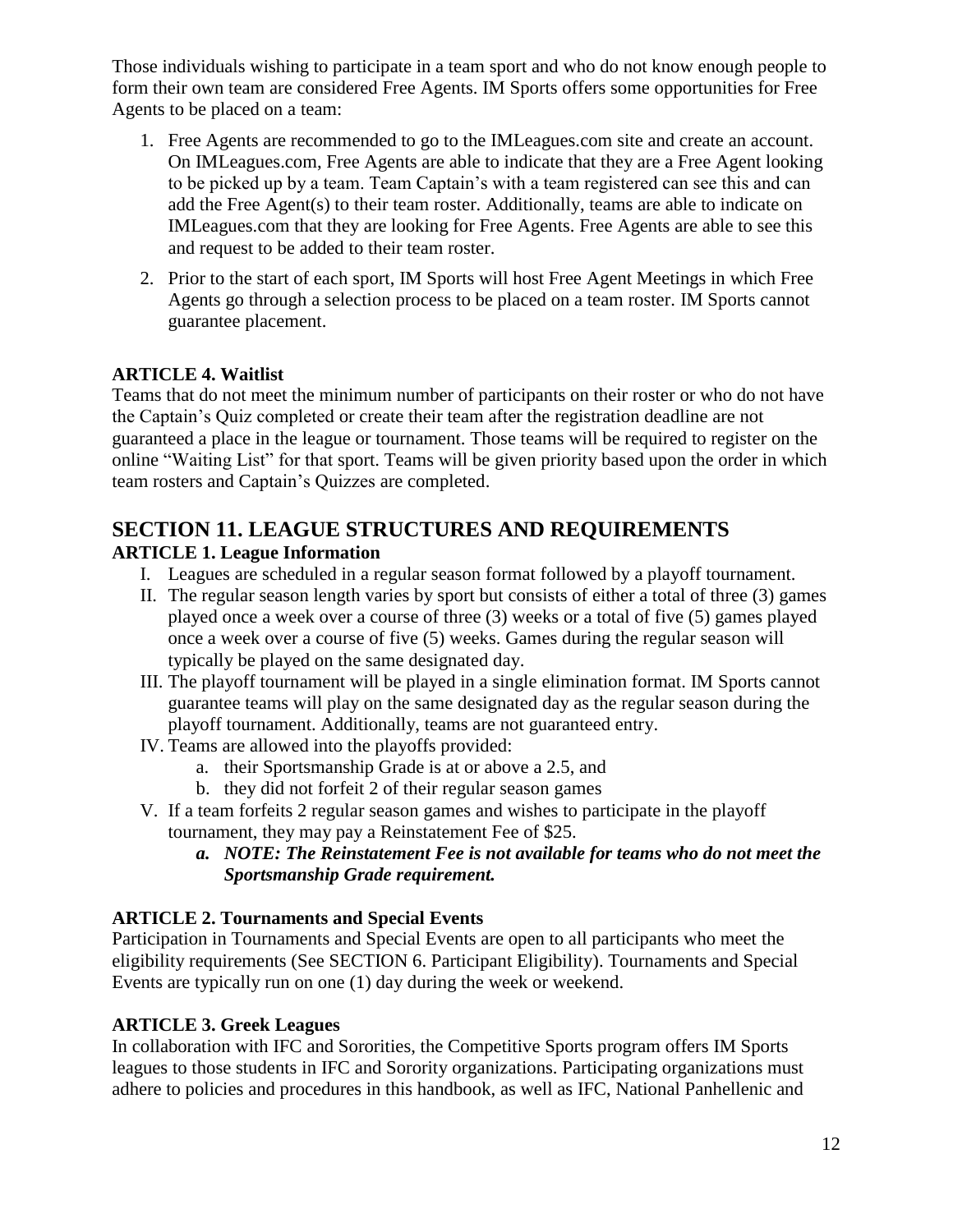Panhellenic constitutions, policies, and rulings. Eligible Greek organizations are those approved as such by the Office of Campus Life.

#### **SECTION 12. DEFAULTS AND FORFEITS ARTICLE 1. Defaults**

Any team knowing in advance that they will be unable to play a regularly scheduled contest is provided the opportunity to default. To default means to not play a game. Defaulting results in the team receiving a loss and a Sportsmanship Grade of 2 (as opposed to Forfeiting and receiving a Sportsmanship Grade of 0). Defaults during the regular season will not count as a loss if the contest would have been canceled. In order for the contest to be considered a default, the captain must submit the Default Form located on the [IM Sports website](https://studentaffairs.fiu.edu/health-and-fitness/recreation/mmc/intramural-sports/index.php) by 4:00PM the day of the contest (4:00PM the Thursday before a weekend contest).

#### **ARTICLE 2. Forfeits**

Forfeits will be classified based on the following:

- I. No-Show: Team does not have the required number of players to participate as of the scheduled game time.
- II. Eligibility: Game results in forfeit due to the ineligibility of one or more players who participates in a contest.
- III. Sportsmanship: Game is ended by staff for sportsmanship-related reason(s).

Forfeited games will result in a loss and a Sportsmanship Rating of 0.

#### **ARTICLE 3. Captain's Choice**

GAME TIME IS FORFEIT TIME. All games shall be played on the date and time scheduled on IMLeagues (including playoff games). Games lost by forfeit for any reason will not be rescheduled. Teams must have the minimum number of players required to play present and ready to play as indicated by the specific rules for that sport to avoid a forfeit. If, at the scheduled game time, a team does not have the minimum number of players required as indicated by the specific rules for that sport, the captain of the opposing team will have two choices. The captain may choose to either take the win or allow for a 10-minute grace period to be granted in an attempt to ensure that the game is played. The 10-minute grace period will be deducted from actual game time. During this grace period, the team with the minimum number of players present will be awarded a specified number of points for each minute or portion of the minute of the grace period that elapses. The point total will be outlined in the sport-specific rules. If, at the end of the grace period, the team still does not have the minimum number of players as indicated by the specific rules for that sport, then the game will be declared a forfeit. Any timeouts allowed by the specific rules of a sport may not be used during the 10-minute grace period. If both teams do not have the minimum number of players present by game time, neither team has Captain's Choice and both teams forfeit.

#### **ARTICLE 4. Playoff Tournament Policy**

A default/forfeit in a playoff tournament is recorded as a loss and results in the team being removed from the tournament.

## **SECTION 13. GAME CANCELLATIONS AND POSTPONEMENTS ARTICLE 1. Cancellation of Activities**

IM Sports are subject to cancellation due to unsafe facility conditions. This may include inclement weather (heavy rain, lightning, etc.) and subsequent poor field conditions, or unforeseen circumstances which may occur in both indoor and outdoor facilities that create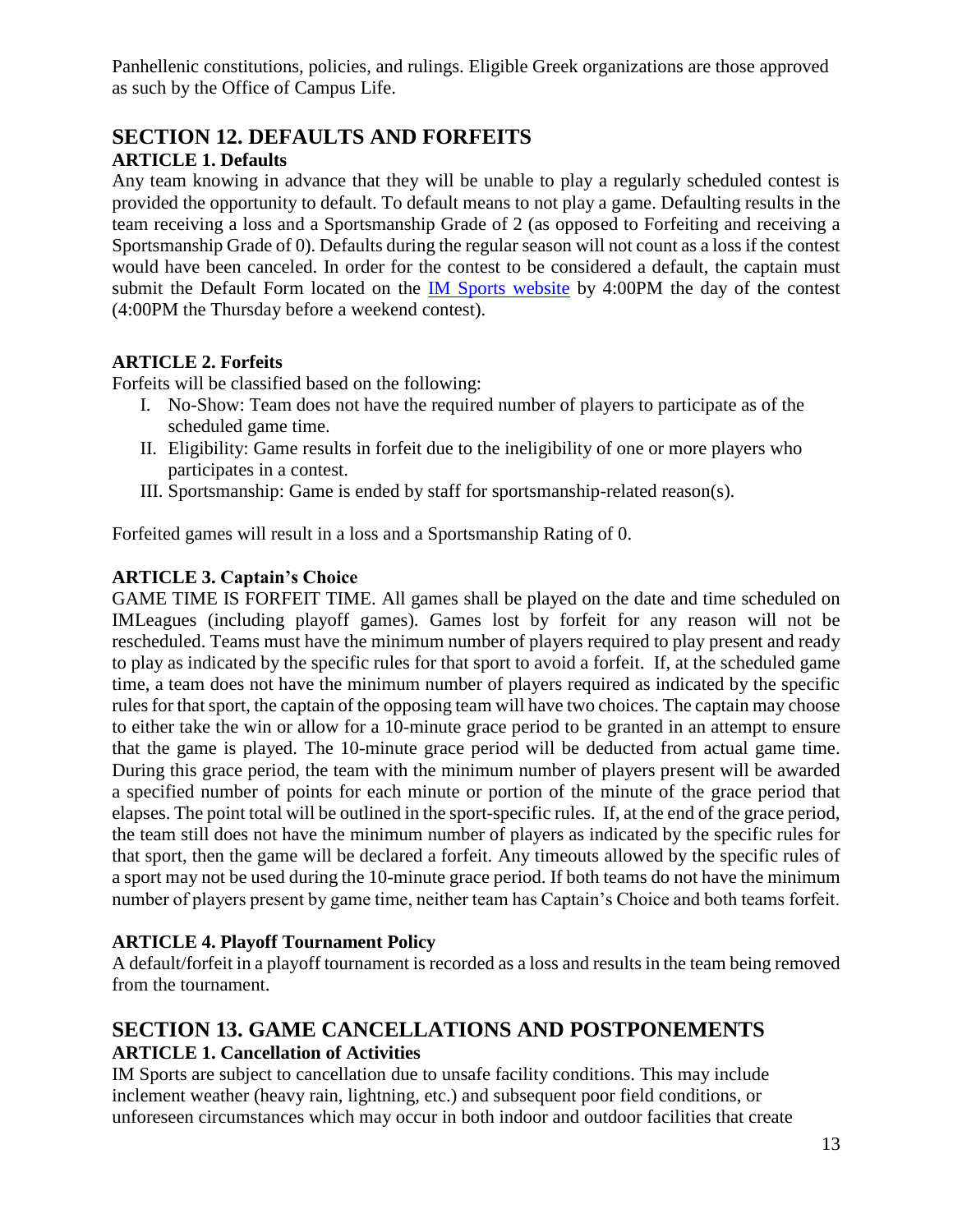unsafe playing conditions (i.e. roof leaking on basketball floor, etc.). The Competitive Sports Staff will make all decisions regarding playability and safety of facilities.

In the event of cancellations, the Competitive Sports Staff will post a message on IMLeagues.com and on the FIU Competitive Sports Instagram page. Competitive Sports will not call participants to individually inform them that games are canceled due to weather.

#### **ARTICLE 2. Cancellation of Activities in Progress**

- I. In cases when weather forces a game in progress to be stopped, the specific rules of that sport will determine if the game is considered official. Please refer to the individual rules governing each sport to determine at what point the contest becomes official.
- II. In the event of lightning or thunder, the following will occur:
	- a. Games in progress are stopped and all affected IM Sports are put on a mandatory 30-minute delay.
	- b. If the lightning has not cleared the area by the start of the next game time, then the previous game will be canceled (unless they have reached the official game point, then the game will be considered completed).
	- c. If the lightning has not cleared up by the start of two (2) game times, then all affected activities will be canceled for the night.

#### **ARTICLE 3. Postponements and Rescheduling**

Regular season IM Sports will not be automatically rescheduled. FIU Competitive Sports will reschedule postponements of playoff games.

Teams have the option of rescheduling a regular season game by mutual agreement of team captains (or individuals for singles and doubles) and the FIU Competitive Sports Office. This agreement must be submitted to the Competitive Sports Coordinator in written form by 4:00PM the day before the game and by paying any expenses involved in the rescheduled activity. If terms for rescheduling cannot be agreed upon, the game is to be played as originally scheduled.

## **SECTION 14. PARTICIPANT CONDUCT**

#### **ARTICLE 1. Conduct**

Good sportsmanship is a requirement of all participants and spectators. All participants and spectators are required to adhere to the IM Sports Participant Handbook as well as to the FIU Student Code of Conduct. Violations of the FIU Student Code of Conduct can result in charges being filed with the Office of Student Conduct and Conflict Resolution, as well as with FIU Police. The following are guidelines for participant behavior:

- Each team is responsible for the actions of its members and spectators before, during, and after any game or event. Failure of a team to cooperate with officials, or to control and restrain any individual member or spectator is cause for a team to be removed from the league.
- In the event an individual and/or spectator conducts themselves in an unsportsmanlike manner during any IM Sports event, the on-site staff has the complete authority to take any action deemed necessary in order to keep the game under control. Depending upon the severity of the incident, Competitive Sports Staff may take the following action: give warnings, eject players and spectators from the game area, and/or forfeit the game. All disciplinary problems will be reported to the Competitive Sports Coordinator for further disciplinary action.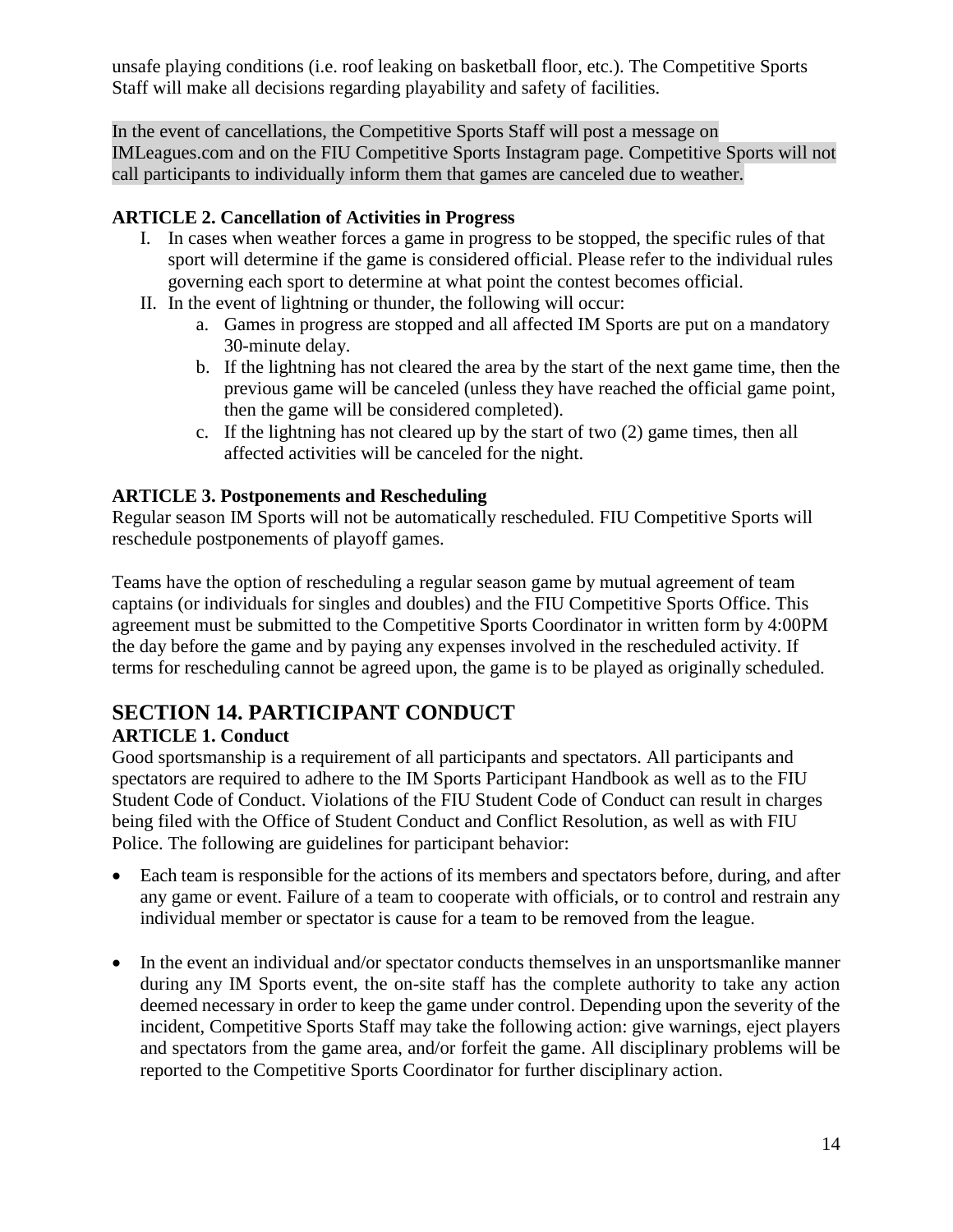- Players and spectators who enter the playing area during a game to become involved in an altercation will be suspended immediately from participating in IM Sports. If players or spectators cannot be identified, the team may be suspended. The length of the suspension will be for a minimum of three games and may be extended in accordance with the severity of the incident. Reinstatement in the program will be made when the student or team shows a willingness to support the basic principles of the program. This decision will be left to the discretion of the Competitive Sports Coordinator and Graduate Assistant.
- Reports of unsportsmanlike behavior will be investigated by the Competitive Sports Coordinator. In doing so, the individual(s) and/or team(s) involved will be questioned and may be required to submit a written statement of the incident. Statements will also be obtained from the officials and the Competitive Sports Supervisor on duty. The Competitive Sports Coordinator and Graduate Assistant will rule on the individual(s) and/or team(s) involved. The range of sanctions include: suspension from game(s) or season, temporary or permanent probation, temporary or permanent suspension from IM Sports and loss of the privilege to use the Wellness and Recreation Center as well as WRC Facilities.
- Ejected players, coaches, and spectators must complete the necessary paperwork and remove themselves from the WRC Facility immediately. Failure to comply will result in a team forfeit.
- Any player ejected from a game for any reason will face a minimum of a one game suspension.
- Any individual striking another player or official, or verbally threatening an official will be suspended indefinitely. All members of the Competitive Sports Staff are employees of Florida International University. Abusing an official, verbally or physically, will result in the filing of an incident report with Campus Police.
- All conduct penalties will result in the Sportsmanship Rating of the offending team being reduced by at least 1.0 points (See SECTION 15. Sportsmanship).

#### **ARTICLE 2. Discipline & Appeal Process**

- I. A participant or spectator who is ejected from an IM Sports contest must leave the WRC or Turf Field and is unable to re-enter for the remainder of that day. All ejected participants or spectators will be placed on an initial suspension immediately upon their ejection. In order to be reinstated and allowed to participate in IM Sports again, the ejected participant or spectator must meet with the Competitive Sports Coordinator and the Competitive Sports Graduate Assistant. To schedule a meeting, the ejected participant must submit a Reinstatement Meeting Request Form online located on the [IM Sports](https://studentaffairs.fiu.edu/health-and-fitness/recreation/mmc/intramural-sports/index.php)  [website.](https://studentaffairs.fiu.edu/health-and-fitness/recreation/mmc/intramural-sports/index.php) Upon receipt of the form a meeting will be scheduled. Based on the severity of the incident and the reinstatement meeting proceedings, a decision will be rendered generally within one working day. All individuals ejected from a contest shall be suspended for no less than one game following their Reinstatement Meeting.
- II. If a team would like to appeal the decision of the Coordinator and Graduate Assistant, a written appeal must be submitted within 1 week to the Assistant Director for a final review.
	- a. Note: The Assistant Director reserves the exclusive right to overrule, extend, dismiss or uphold any suspension decision made by the Coordinator and Graduate Assistant during the course of an official appeal.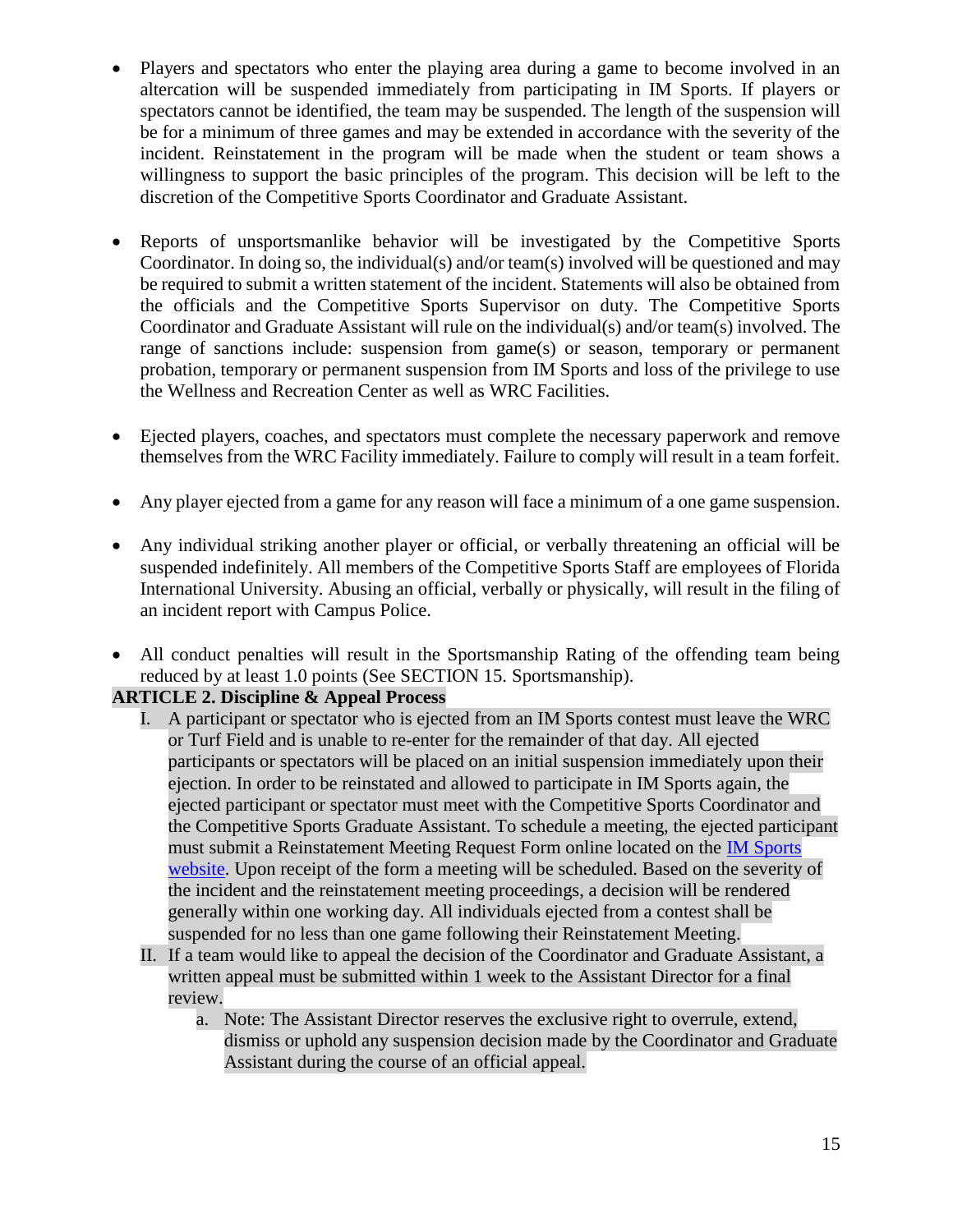#### **SECTION 15. SPORTSMANSHIP**

#### **ARTICLE 1. Team Names and Uniforms**

The FIU Competitive Sports program reserves the right to change duplicate team names to avoid confusion. Also, the Competitive Sports program reserves the right to change any team name that is deemed inappropriate or offensive to participants (including names involving profanity or of a sexually implicit nature). Please use proper judgment when selecting names and uniform artwork. If you are unsure if a team name or t-shirt artwork will be acceptable, please contact the Competitive Sports Coordinator.

#### **ARTICLE 2. Unsportsmanlike Conduct**

Participants and spectators shall not commit acts of unsportsmanlike conduct. No participant or spectator shall:

- I. Use foul or derogatory language, threaten, or verbally abuse any other participant, spectator, or Competitive Sports Staff before, during, or after the game.
- II. Participate in a game for which he or she is ineligible.
- III. Intentionally strike, push, trip, or flagrantly foul another participant.
- IV. Mistreat WRC facilities, equipment, or supplies of FIU.

#### **ARTICLE 3. Red & Yellow Cards, Technical Fouls, and Unsportsmanlike Conduct Penalty**

FIU Competitive Sports uses red and yellow cards, technical fouls, and unsportsmanlike conduct penalties to manage unsportsmanlike conduct of the participants and spectators. Any of these will be assessed when a participant commits an act of unsportsmanlike conduct in the opinion of a competitive sports staff member.

- I. A participant that is issued a yellow card, technical foul, or unsportsmanlike conduct penalty must report his or her name to the Competitive Sports Supervisor present at the game site. If the offending participant refuses, the team captain must report the name. If there is no compliance by the team, the contest will be considered a forfeit and the entire team will be suspended from all IM Sports until the participant's identity is revealed.
- II. A participant who receives 2 yellow cards, 2 technical fouls, or 2 unsportsmanlike conduct penalties in the same contest is automatically ejected from the game, must vacate the complex immediately, and is initially suspended from all IM Sports. They will then need to schedule a Reinstatement Meeting with the Competitive Sports Coordinator (See Ejected Player).
- III. A participant may be ejected immediately (red card or flagrant foul) without first being issued a yellow card if the foul or act is flagrant in nature. A participant who is issued a red card or flagrant foul is ejected and must leave the complex immediately and is initially suspended from all IM Sports.

#### **ARTICLE 4. Sportsmanship Rating System**

IM Sports expects all participants and spectators to conduct themselves in a sportsmanlike manner. Following each game, officials and/or supervisors evaluate team and spectator behavior and issue sportsmanship ratings. Acts and conduct by participants and spectators before, during and after the game will be considered. In order to be eligible for the playoffs, a team must have a minimum average sportsmanship rating of 2.5.

- Outstanding sportsmanship will earn a team a "4" rating for that contest.
- Poor sportsmanship will result in a rating of "2", "1", or "0" depending on the level of sportsmanship.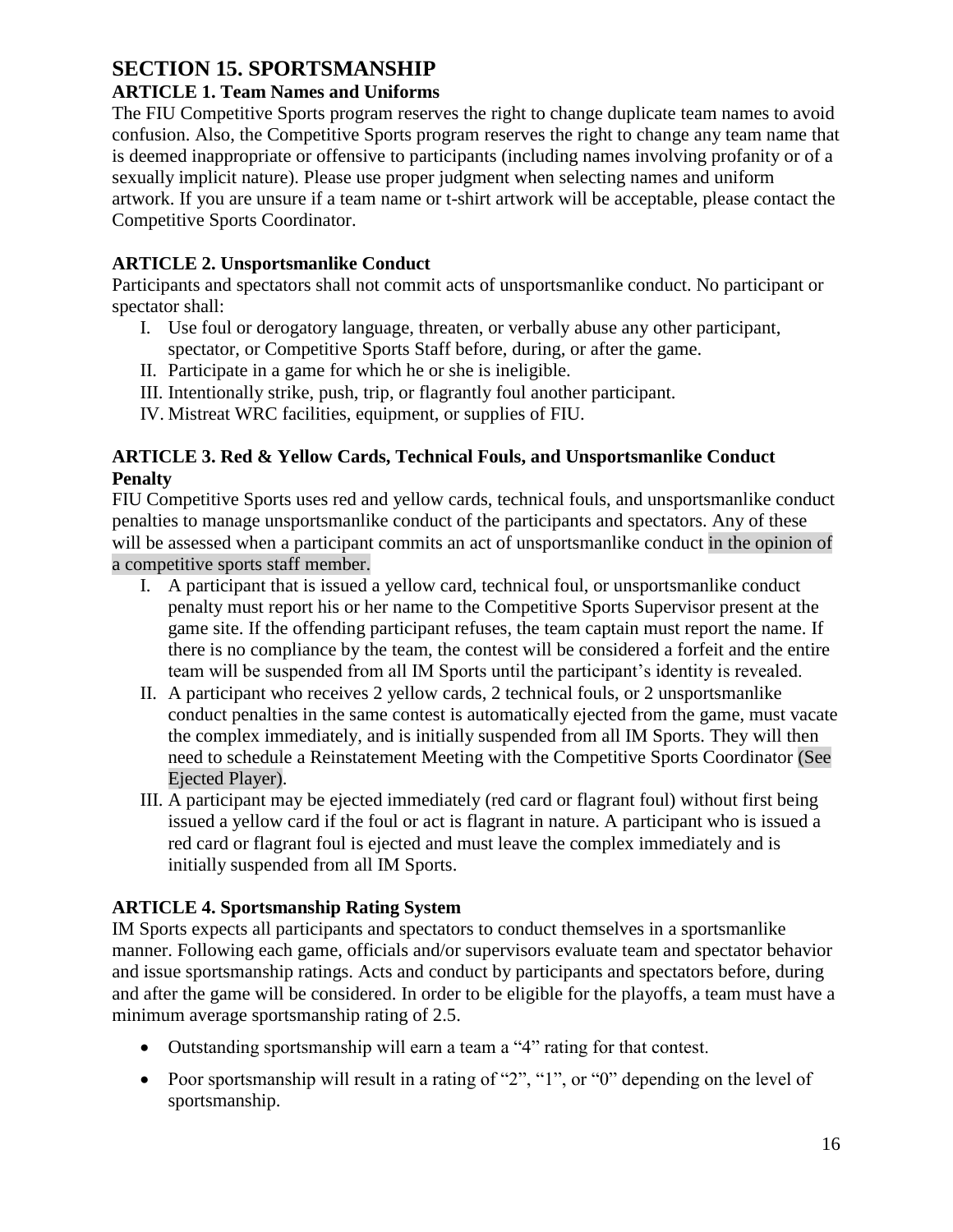- Teams winning by no-show or incomplete roster forfeit will receive a "4" rating for sportsmanship.
- Teams losing by no-show or incomplete roster forfeit will receive a "2" rating for sportsmanship.
- A game that is defaulted will result in the winning team receiving a "4" rating and the losing team receiving a "3" rating for sportsmanship.
- Any team that is assessed a sportsmanship related penalty cannot receive a Sportsmanship Rating higher than a "2" for that contest.
- No partial points will be assigned to teams.

**4.** Great Sportsmanship: All players cooperate fully with staff and the opposing team throughout the course of competition. The captain respectfully converses with staff when needed and has full control of his or her team.

**3.** Good Sportsmanship: Team members are in control throughout the contest. Sportsmanship and actions of team members are at acceptable levels. Team does not show any aggressive dissent towards staff or opposing team. No sportsmanship related disciplinary action is taken against any team member.

**2.** Average Sportsmanship: Minor dissent towards staff or opponents that may or may not result in a conduct penalty. Teams that receive a sportsmanship related conduct penalty (yellow card, technical foul, or unsportsmanlike conduct) will earn no higher than a "2" rating for that contest.

**1.** Below Average Sportsmanship: Team members continually exhibit dissent towards staff or opponents either on or off the playing field/court or sidelines. The team captain shows little control over the actions of his/her teammates or him/herself. Teams that receive multiple sportsmanship related conduct penalties would earn no higher than a "1" rating for that contest.

**0.** Poor Sportsmanship: The team is completely uncooperative, out of control or shows no respect for staff or opponents. The team captain shows no control over the actions of his/her teammates or him/herself. Any team that receives multiple red cards or flagrant fouls will earn no higher than a "0" rating for that contest.

Sportsmanship will be monitored throughout the season, A team will not advance to the playoffs if their Sportsmanship Rating falls below a 2.5. Sportsmanship will continue to be monitored throughout the playoffs. If at any point during the playoffs a team's sportsmanship rating falls below a 2.5, they will be immediately removed from the playoffs. In the event the winning team is removed from the playoffs for sportsmanship related reasons, no team will advance to the next round.

#### **ARTICLE 5. Unsportsmanlike Conduct and Forfeiture of Games**

- I. Any team/organization that receives 4 yellows, 4 technical fouls or 4 unsportsmanlike conducts during a single contest will automatically forfeit the match to its opponent.
	- a. Repeated displays of this type of behavior and "unacceptable sportsmanship" (players from the same team repeatedly receiving yellow and/or red cards, technical fouls, or unsportsmanlike conducts) will result in the *whole team* being ruled ineligible for future participation. For the team to be reinstated, the team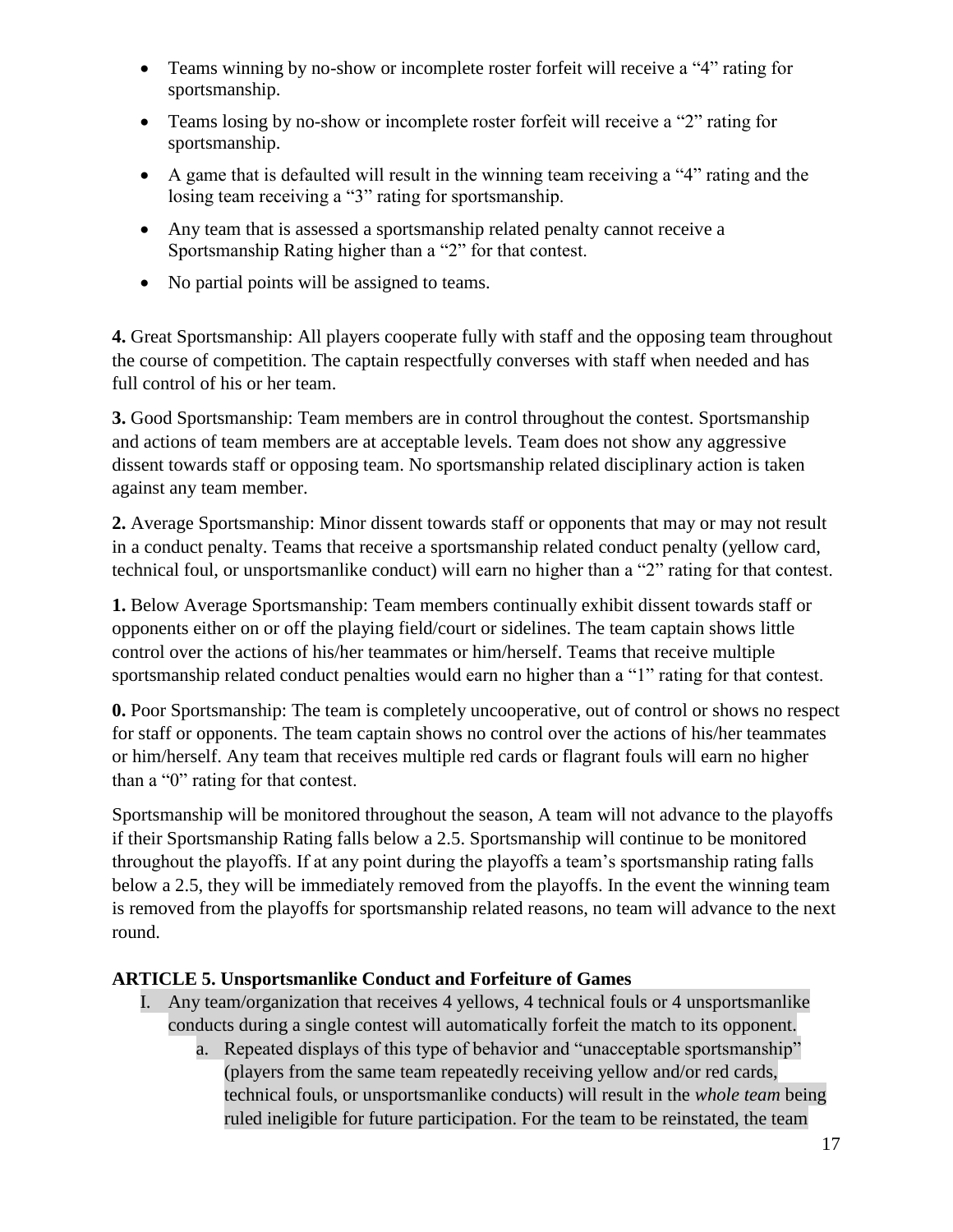must meet with the Competitive Sports Coordinator. Players that have had continuous occurrences of unacceptable sportsmanship are a subject to a possible referral to the Office of Student Conduct and Conflict Resolution for disruptive behavior.

II. If any player(s) or team(s) participate in a fight, the game may be forfeited or double forfeited.

#### **ARTICLE 6. Alcohol & Drug Policy**

In accordance with FIU policy, alcohol consumption and drug use prior to or during participation in IM Sports is not only unsafe, but also a violation of the Student Code of Conduct, and if underage, illegal. As a reminder, the Competitive Sports Staff strictly enforces a zero tolerance alcohol and drugs policy during all IM Sports contests. Consequences for this violation of the rules may include but are not limited to: being prohibited to continue participation in the game, ejected from the game, suspended from future Intramurals, as well as referral to the Office of Student Conduct and Conflict Resolution, and arrest.

#### **ARTICLE 7. FIU – Smoke & Tobacco Free Campus**

Use of all tobacco or smoke products (electronic cigarettes, vapor pens, etc) is strictly prohibited on all Wellness & Recreation Center property. Florida International University is a Smoke Free Campus and the Competitive Sports staff will strictly enforce this policy.

#### **ARTICLE 8. Review of Sportsmanship Ratings/Appeal Process**

- I. It is the captain's right and responsibility to view his or her team's Sportsmanship Rating after each contest. The Competitive Sports Staff will be able to provide the captain with this information immediately after the contest or the captain may view it on IMLeagues.com
- II. A team may appeal a Sportsmanship Rating by writing a letter containing alll relevant information to the Competitive Sports Coordinator. This letter must be submitted by 5:00PM the following day of the game in question.

#### **SECTION 16. PROTESTS**

#### **ARTICLE 1. Rule Related Protests**

Questions pertaining to interpretation of rules on the part of officials must be resolved by the Competitive Sports Supervisor in charge of that field/court at the time the interpretation occurs and prior to the next live ball. The procedure shall be:

- I. If a team/participant feels the official has made a misinterpretation of a rule, the Team Captain shall calmly and immediately request a "time-out" and inform the official that he or she wishes to have a ruling on the interpretation by the Competitive Sports Supervisor in charge. If the team is out of timeouts, no protest will be heard.
- II. The Competitive Sports Supervisor will use the NIRSA or NFHS rule books in conjunction with the modified FIU Intramural Sports Rules to determine a ruling.
- III. No protests which involves the judgment of the activity official(s) shall be upheld. The judgment of the official(s) is final. This also includes Competitive Sports Supervisors when necessary.
	- a. Example: One foot in-bounds while in possession of the ball constitutes a legal catch in flag football.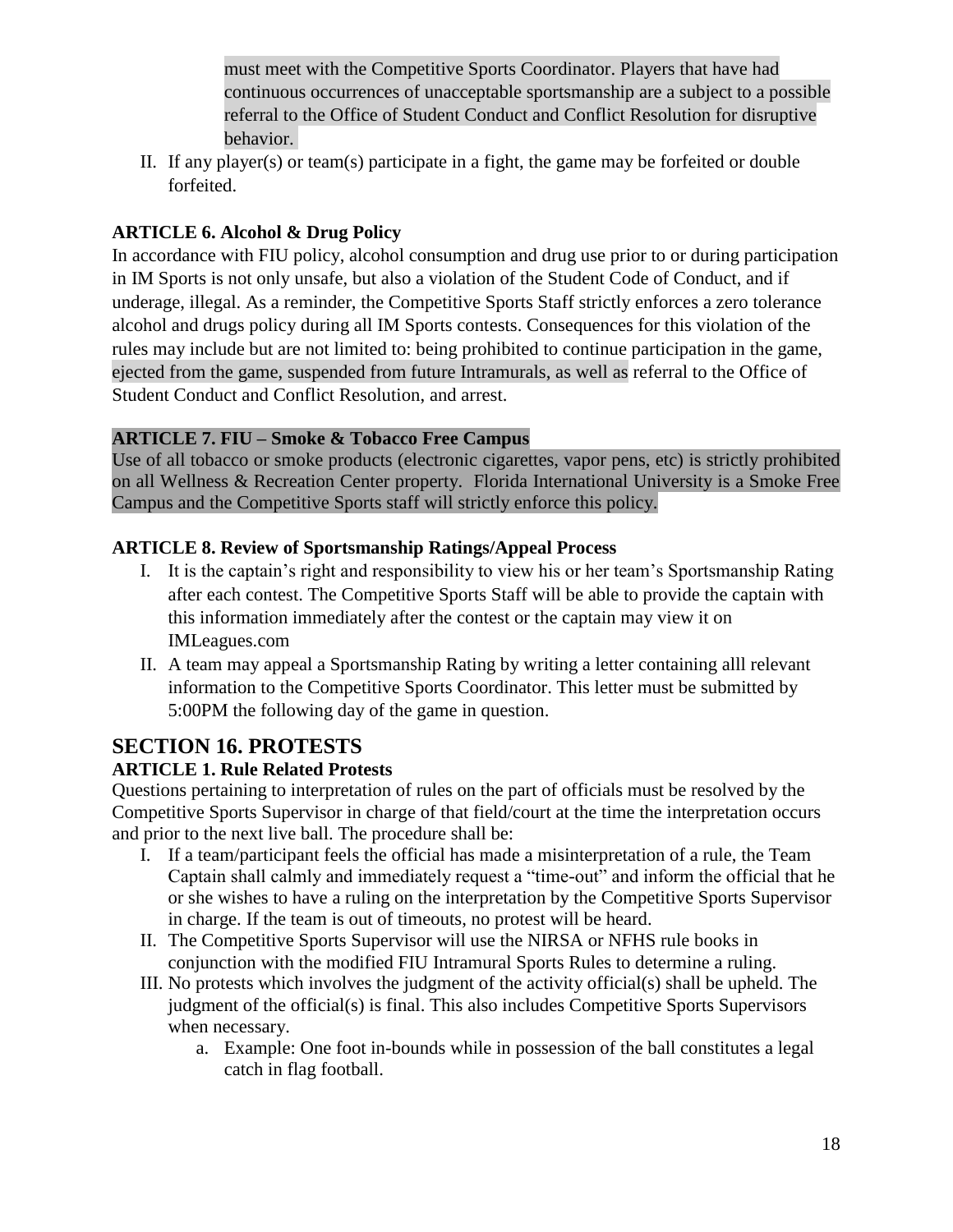- i. Case 1: An official rules a pass incomplete because the "player did not have two feet in-bounds." This is a rule misinterpretation, which may be protested.
- ii. Case 2: An official rules a pass incomplete because the "player's first foot landed on the sideline." This is a judgment call, which may not be protested.
- IV. If corrections are necessary, the Competitive Sports Supervisor in charge shall rule immediately and the team/participant shall not be charged with a time out; however, if the official's interpretation was correct, the team/participant will be charged with a time out. An error in interpretation by the Competitive Sports Supervisor is subject to written protest.
- V. If the participant still does not agree with the decision at the activity area, a Protest Form should be obtained from the Supervisor on site, and completed. The game will continue from this point "under protest."

#### **ARTICLE 2. Eligibility Protest**

When a team feels a member or members of the opposing team is participating illegally (i.e., A participant played on a NCAA Varsity team within the past year), they may file an Illegal Player Protest. In the event of this type of protest the player(s) whose legality is being questioned will be permitted to play, with the understanding that if they are found to be participating illegally the game will be a forfeit. This type of protest must be filed with the Competitive Sports Coordinator by 4:00PM the day following the contest. An individual participating in IM Sports under an assumed name (or identification) is ruled ineligible for IM Sports participation for the remainder of the academic semester and his/her team is placed on probation.

## **SECTION 17. WEATHER POLICY**

The Competitive Sports Staff has sole responsibility for postponements/cancellations in case of inclement weather. The safety of participants, spectators, and IM Staff will be the main concern. Two factors will be taken into consideration: field and weather conditions.

Each team captain is responsible for checking the IMLeagues.com site and Instragram, as well as contacting the Competitive Sports Office for information regarding cancellations and the rescheduling of postponed games. If the weather is questionable, a first decision will be made by 5:00 PM and posted on the IMLeagues.com site.

Upon notification that a game is still scheduled to be played, further decisions will be made on an hourly basis by the Competitive Sports Supervisor on duty if inclement weather persists or develops. Updates will be made as necessary to the IMLeagues.com site.

## **SECTION 18. PLAYOFF INFORMATION**

#### **ARTICLE 1. Team Eligibility**

Eligible teams wishing to compete in the playoffs in their activity must meet all of the following criteria:

- I. Any team that forfeits two (2) games will not be eligible for playoff competition.
	- a. Teams must pay any forfeit reinstatement fees by the posted deadline (if applicable) to be eligible for playoff competition.
- II. Teams must earn and maintain a (2.5) or better Sportsmanship Rating Average to advance to and continue in the playoffs. A team not meeting this requirement will not advance, regardless of the regular-season format or record. If the winning team falls below a 2.5 sportsmanship rating, then no team will advance in the playoffs.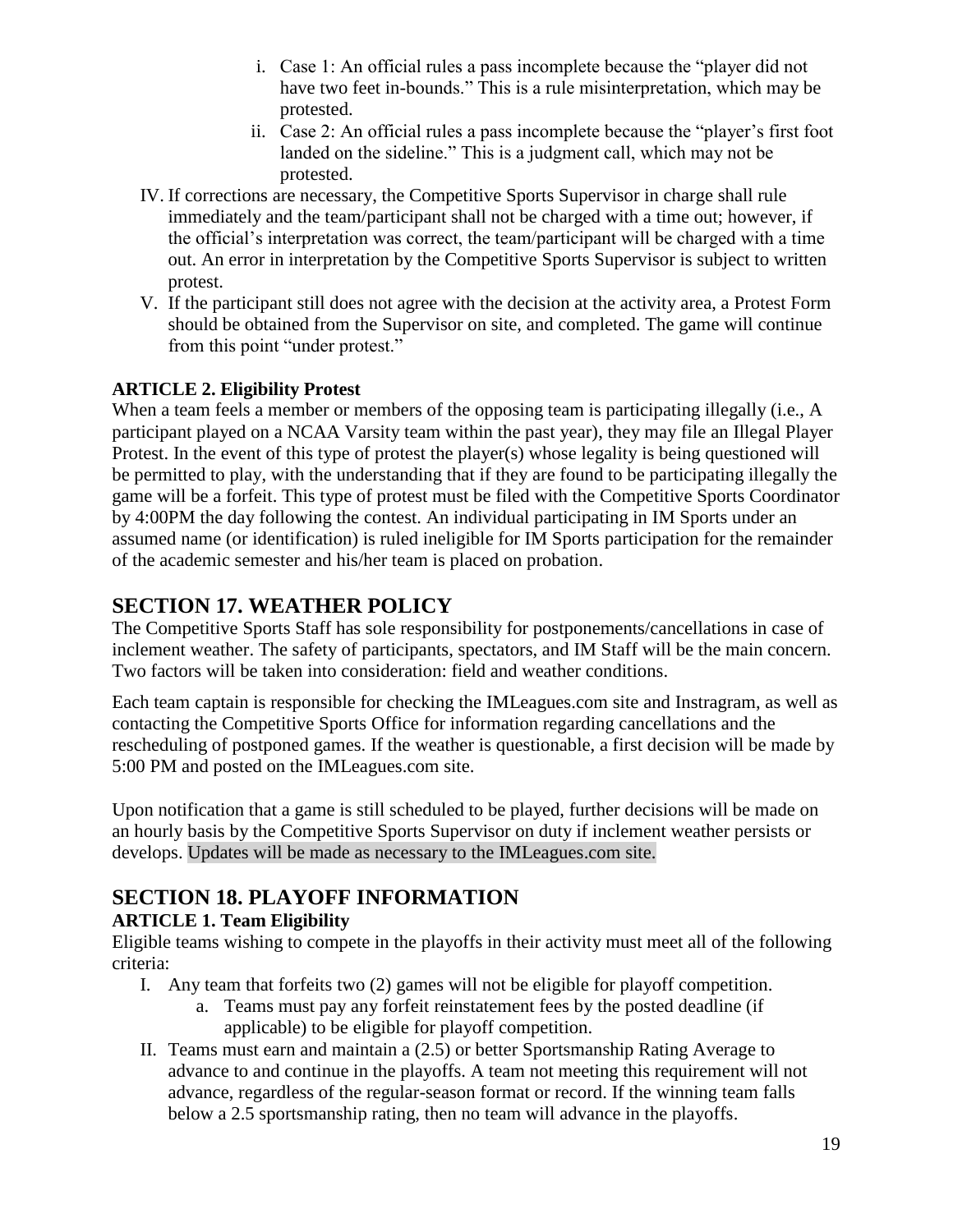\*Games that are canceled will not count towards a team's Sportsmanship Rating Average.

#### **ARTICLE 2. Roster Additions**

Captains have until the end of their regular season game to add players to their team roster.

#### **ARTICLE 3. Seeding**

Eligible teams will be seeded based upon the following criteria and tiebreakers:

- I. Number of Wins
- II. Winning Percentage
- III. Sportsmanship Rating
- IV. Number of Forfeits
- V. Total Points Allowed
- VI. Point Differential (total points scored total points allowed)

#### **ARTICLE 4. Verification Responsibility**

It is the responsibility of the team captain to verify team record, sportsmanship, and roster after every regular season and playoff game and contact the Competitive Sports Office with any discrepancies before the end of the regular season.

#### **SECTION 19. AWARDS**

A championship award will be presented to each member of a team winning the championship game for their sport.

#### **SECTION 20: EQUIPMENT RENTALS**

FIU students and Faculty/Staff may rent sports equipment from the Competitive Sports Office by contacting the Competitive Sports Coordinator.

#### **SECTION 21: PROFESSIONAL DISCRETION**

The Competitive Sports Administration will use professional discretion when necessary to make adjustments and exceptions to any IM Sports policy, procedure, and/or rule in the best interest of the entire program.